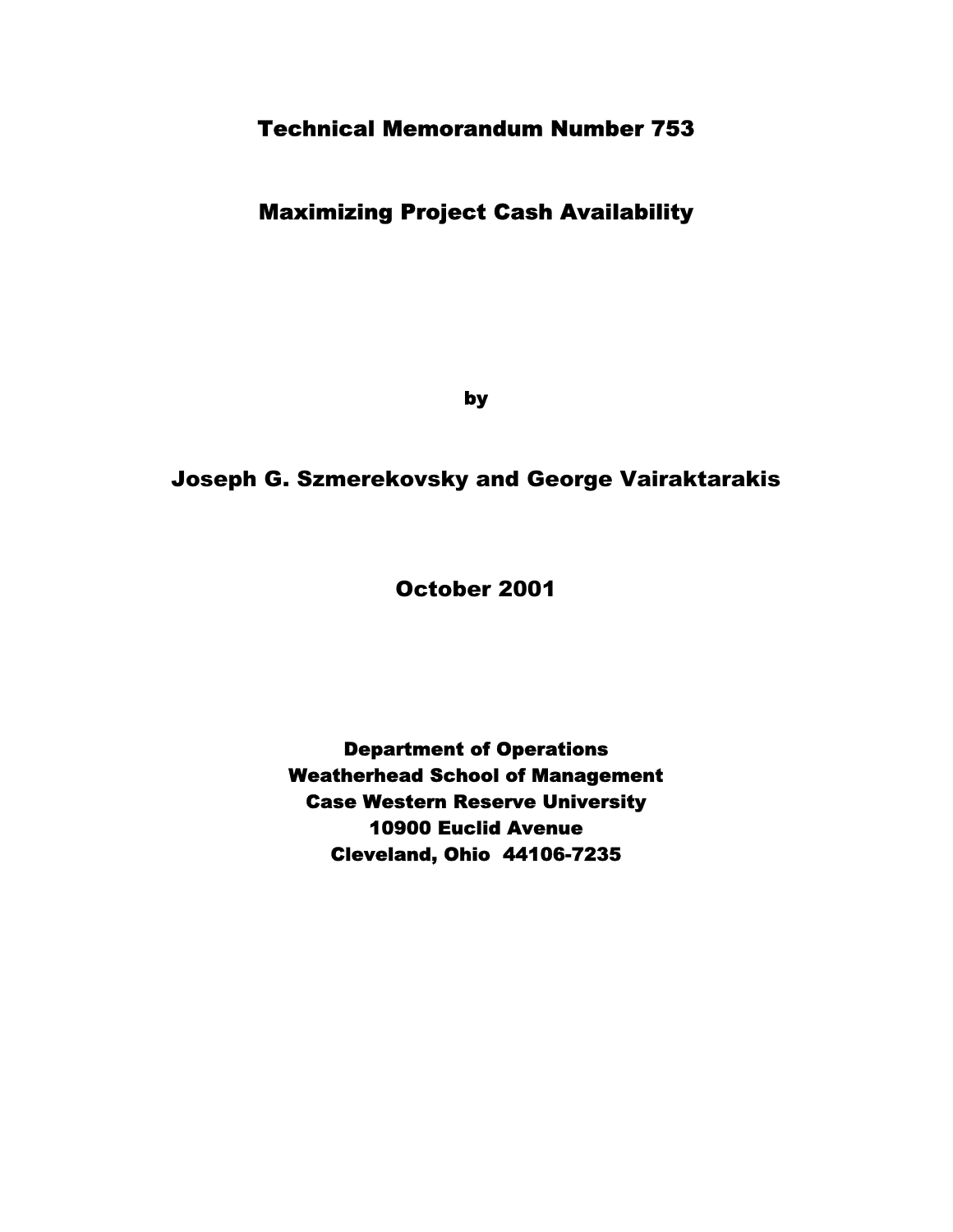# Maximizing Project Cash Availability

Joseph G. Szmerekovsky and George Vairaktarakis<sup>∗</sup>

Submitted to Naval Research Logistics, October 2001.

#### Abstract

Consider a project during the life cycle of which there are cash pay-outs and in-flows. To better meet his financial commitments, the project owner would like to meet all deadlines without risking running out of cash. We show that the cash availability objective is similar to the total weighted flowtime used to measure work-in-progress performance in the scheduling and inventory control literatures. In this article we provide several specialized solution methods for the problem of minimizing total weighted flowtime in an arbitrary acyclic project network, subject to activity release times and due-dates, where the activity weights may be positive or negative and represent cash in- and out-flows. We describe the structure of an optimal solution and provide several efficient algorithms and their complexity based on mincost and maxflow formulations.

<sup>∗</sup>Weatherhead School of Management, Dept. of Operations, Case Western Reserve University, 10900 Euclid Avenue, Cleveland, OH 44106-7235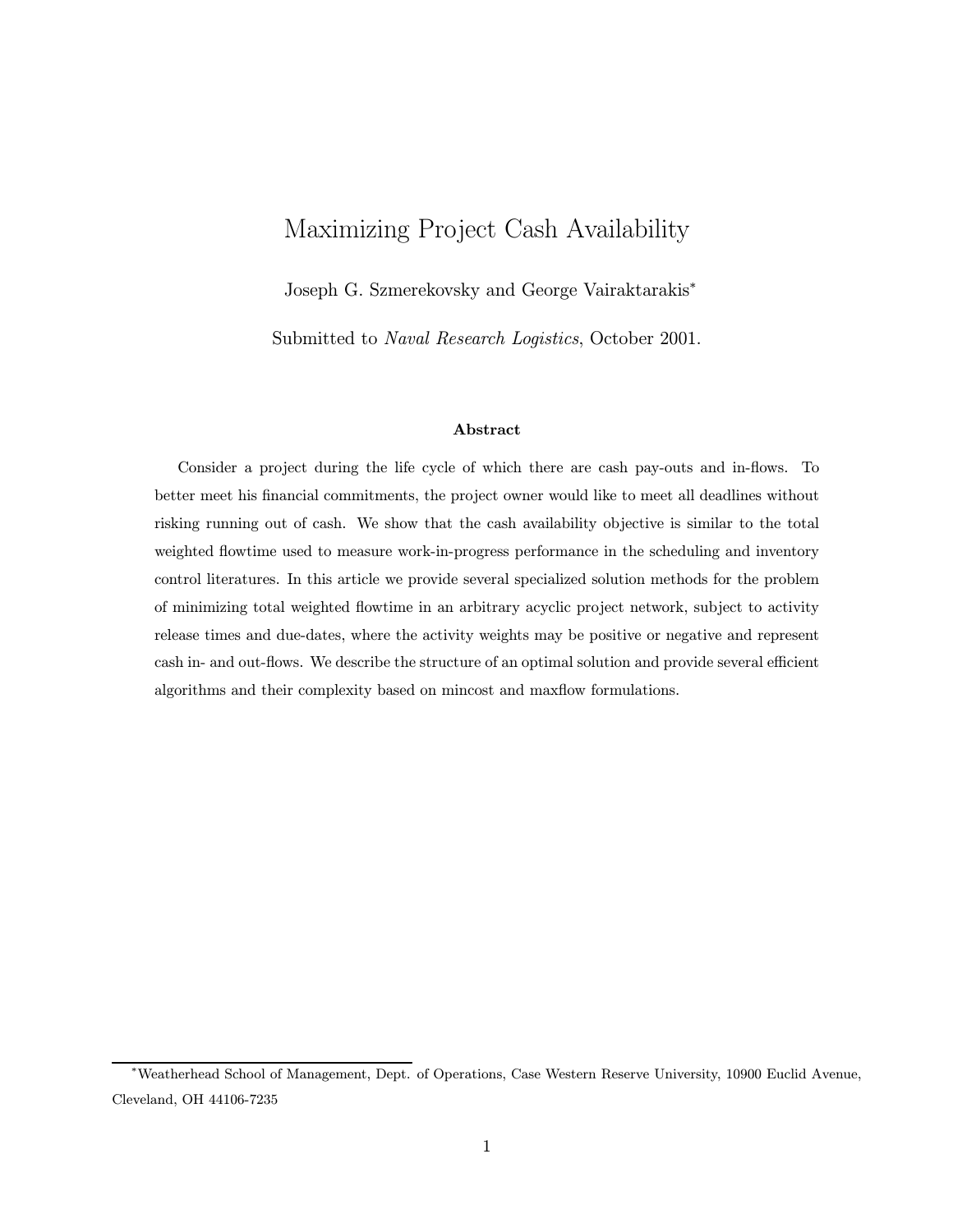# 1 Motivation and Literature Review

Consider the cash in- and out-flows associated with a project. Multiply each cash flow by the amount of time from the time it is committed until project completion. This product is measured in moneytime. The measure proposed in this article is the sum of these products over all cash flows associated with a project. This sum is called *cash availability*. The associated optimization problem is to identify a schedule that maximizes cash availability.

The notion of cash availability as a means for evaluating projects is discussed in Goldratt, 1997. The author suggests cash availability as an alternative measure for financial evaluation of projects. Today the two most popular methods for evaluating projects are the Payback period and the Net Present Value (NPV).

Unlike manufactured products, projects may not require storing materials at sites controlled by the project owner. This is for instance the case with construction projects. Such projects often involve hundreds of subcontractors. Partial payments are made to subcontractors according to bilateral agreements. Such payments are only recovered by the project owner upon project completion, much the same way that work-in-process costs are captured by manufacturers upon selling finished goods. Evidently, cash availability is the project equivalent of work-in-progress (WIP) inventory costs in production. A lean manufacturer wants to minimize the investment in WIP in the same way that a project owner wants to minimize the average cash amount needed throughout the lifetime of the project. WIP costs are measured using total weighted flowtime. This measure is a sum of  $n$  products, one for every job. Associated with each job i is the product of the inventory value  $w_i$  committed to initiate (or complete) the job, multiplied by the length of time  $t_i$  for which this amount is committed. Following the usual assumption that an order of  $n$  jobs starts processing once all materials are available for the order, i.e., at time 0, the length of time  $t_i$  is the completion time  $C_i$  of job i. Hence, the product  $w_iC_i$  measures the WIP cost associated with job i. The sum of these costs is known as total weighted flowtime. Minimizing this measure results to minimizing WIP costs as measured in money-time units. This measure was first suggested in Smith, 1956 as a way to minimize WIP costs in single machine scheduling.

To see that cash availability in projects is analogous to WIP costs in production, replace jobs by project activities, inventory costs  $w_i$  by the corresponding activity cash flows, and the completion time  $C_i$  of a job by the elapsed time  $D - C_i$  between the completion of the project and the completion of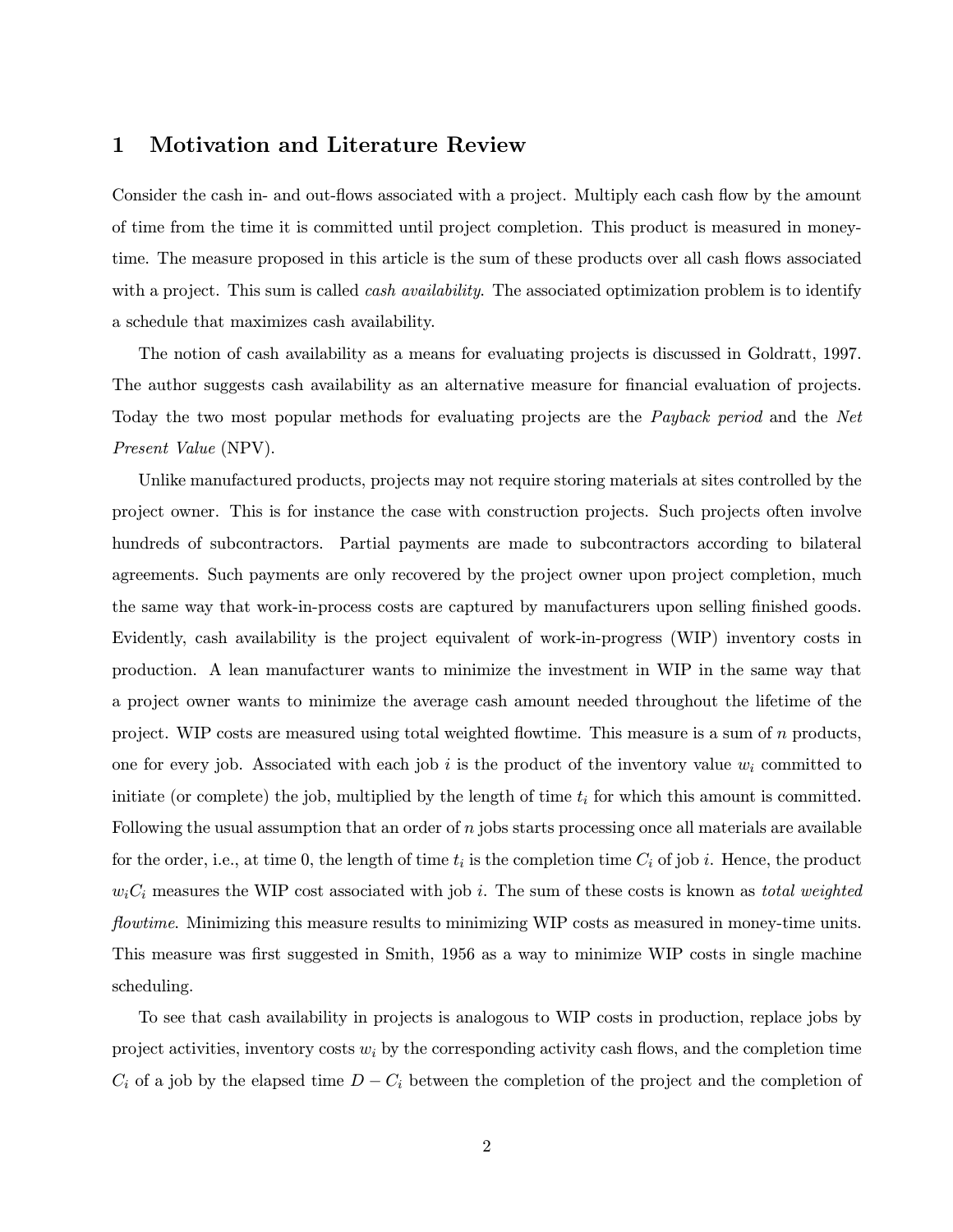the corresponding activity *i*. Then, minimizing the total weighted flowtime  $\sum_i w_i C_i$  of a set of jobs is equivalent to maximizing the cash availability  $\sum_i w_i(D - C_i)$  in a project. When considering WIP costs all  $w_i$ 's reflect out-flows. In the case of projects however, the  $w_i$ 's are unconstrained in sign. Minimizing  $\sum_i w_i C_i$  in projects when the  $w_i$ 's are unconstrained in sign is a different problem not previously considered in the literature. Motivated by these observations, in this article we consider the project scheduling problem of maximizing the cash availability of a project subject to precedence constraints for activities, or equivalently, minimizing the total weighted flowtime (MWF).

To the best of our knowledge problem MWF first appeared as a relaxation of a more general project scheduling problem in Vairaktarakis and Syam, 2001. In that paper standard linear programming is used to solve MWF. In this article, infinite capacity is assumed for executing the various project activities. In contrast, Vairaktarakis and Syam, 2001 assume the presence of machine resources and that each activity can be processed by a subset of the machines. Moreover, the duration of each activity is the same for all eligible machines. Other problems with the weighted flowtime objective have been studied extensively in the machine scheduling literature (see Brucker, 1998 and/or Pinedo, 1996). Motivated by an application in the postal service, Horn, 1972 provides an efficient optimal algorithm for minimizing weighted flowtime under treelike precedence constraints on a single machine. Compared to the problem solved by Horn, MWF is unconstrained in machine resources (i.e. at least one machine per activity) and allows for arbitrary precedence constraints. All other examples in the machine scheduling literature that we are aware of consider only positive or only negative weights for activities.

As discussed in the previous section, NPV methods are relevant to our work. Such methods consider cash flows that are not restricted in sign. In the deterministic unconstrained maximum NPV problem (maxNPV), a cash in- or out-flow occurs at the completion of each activity and the objective is to maximize the net present value of the project relative to precedence constraints for the activities. Problem maxNPV was introduced in Russell, 1970 using the activity-on-arc (AoA) formulation. He showed that when the objective of maxNPV is approximated by a linear function through use of a Taylor series expansion, the dual of the resulting problem has the structure of a minimum cost flow problem. This lead to a successive approximation algorithm which produces a sequence of points guaranteed to converge to a local optimum of maxNPV. In Grinold, 1972 the structure of the dual was further exploited to develop a simplex based algorithm in which an extreme point corresponds to a tree of critical arcs in the precedence network. This tree helps to determine the project duration/cost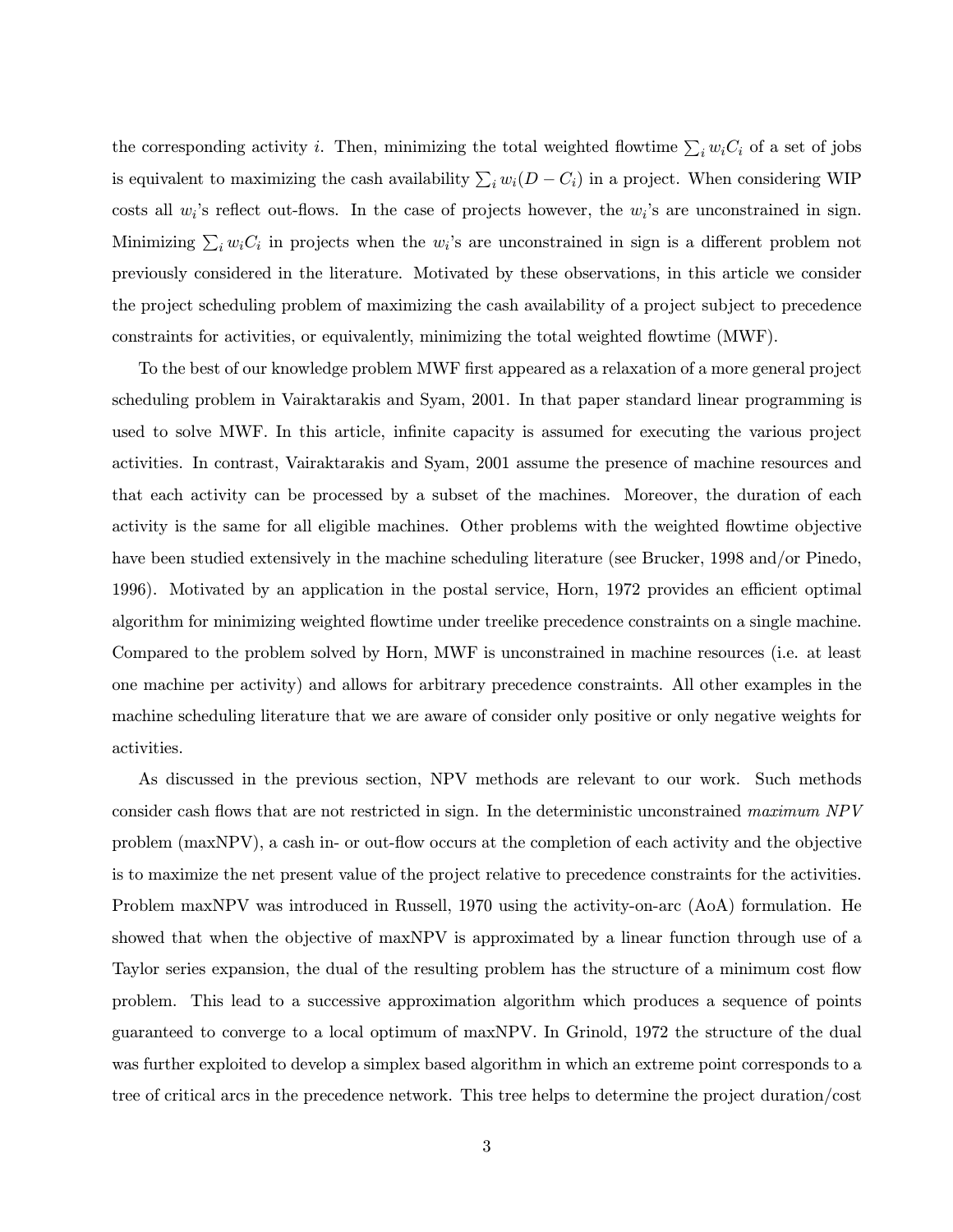trade-off. Using this critical tree structure Elmaghraby and Herroelen, 1990 develop a simple recursive algorithm for maxNPV. The algorithm works by first scheduling all activities as early as possible. This results to a critical tree as identified by Grinold, 1972. The algorithm then searches the critical tree for a subtree of jobs that can be delayed to improve the objective function. This results to a new critical tree on which the search is repeated, recursively, until no improving subtree is found. Elmaghraby and Herroelen, 1990 propose an algorithm to solve maxNPV. Sepil, 1994 shows that the algorithm of Elmaghraby and Herroelen will not always provide the optimal solution to maxNPV. In a follow up paper, Herroelen and Gallens, 1993 present a revised version of the recursive algorithm and demonstrate through computational results that the new algorithm provides the optimal solution to maxNPV, however, no formal proof of correctness is given.

More recent algorithms for solving maxNPV have used an activity-on-node (AoN) formulation. Icmeli and Erenguc, 1996 adapted Grinold's work to the AoN formulation. This new algorithm was then applied within a branch-and-bound procedure to solve a resource constrained version of maxNPV. In a related paper, Demelumeester *et al.*, 1996 adapted the recursive procedure of Herroelen and Gallens, 1993 using an AoN formulation. Computational experimentation has shown this recursive procedure to be the most promising to date.

For an overview of literature relating to maxNPV and related problems see Herroelen et al., 1997. Herroelen et al., 1997 describe motivations behind the maxNPV formulation and related contractual issues. The authors classify the models in the literature as either deterministic or stochastic and as either unconstrained or resource constrained. A number of papers in each classification scheme is discussed. The survey also includes references to problems related to the maxNPV model, such as the time/cost tradeoff problem and the payment scheduling problem. In this classification MWF would be considered a deterministic unconstrained problem. MWF is a restricted version of maxNPV in that there is no discounting of cash flows. However it extends other maxNPV models in that it allows for time dependent cash flows. The notion of time dependent cash flows for maxNPV was first suggested in Elmaghraby and Herroelen, 1990 though no analysis on the proposed model has yet appeared in the literature.

The rest of this article is organized as follows. In Section 2 we formulate the minimum weighted flowtime project scheduling problem MWF. In Section 3 we describe an efficient algorithm for solving the MWF, prove its optimality and compute its complexity. The algorithm described in Section 3 requires the partitioning of activities into two sets. This subproblem is referred to as the bipartition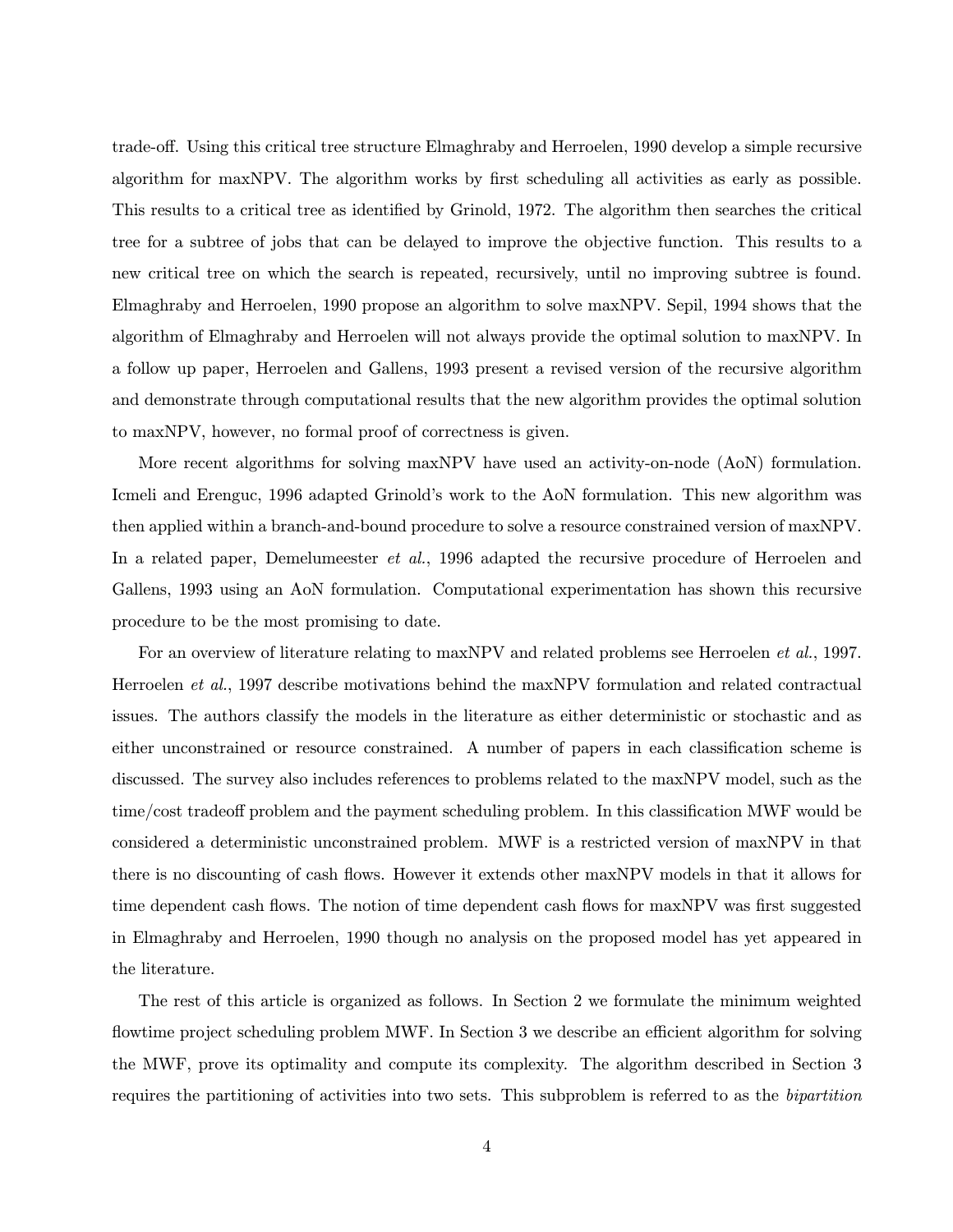subproblem (BP). In Section 3.1 subproblem BP is formulated and shown to be solvable as a maximum flow problem. In Section 4 a specialized version of the algorithm described in Section 3 is presented. This new algorithm uses sensitivity analysis to improve the performance of the original algorithm. As a final solution procedure Section 5 discusses the solution of the dual of MWF as a minimum-cost-flow problem MCF. Concluding remarks are offered in Section 6.

## 2 Problem Formulation and Solution Procedure

The following notation is used throughout the paper:

- $\mathcal{N}$ : the project network
- n: the number of activities in  $\mathcal N$
- $a_i$ : the *i*-th activity to be scheduled;  $1 \leq i \leq n$
- A: the arc set of  $\mathcal{N}; A \subset \{1,\ldots,n\} \times \{1,\ldots,n\}$ . If  $(i, j) \in A$  then  $a_i$  is a predecessor of  $a_j$  and  $a_j$  is a successor of  $a_i$
- $S(a_i)$ : the set of successors of  $a_i$  including  $a_i$
- $P(a_i)$ : the set of predecessors of  $a_i$  including  $a_i$
- $p_i$ : the processing time of activity  $a_i$
- $d_i$ : the due-date of activity  $a_i$
- $r_i$ : the release-date of activity  $a_i$
- $C_i$ : the completion time of activity  $a_i$
- $w_i$ : the cash flow paid or received upon completion of activity  $a_i$
- $EF_i(C_1,\ldots,C_{i-1},C_{i+1},\ldots,C_n)$ : the early finish time of activity  $a_i$  for given completion times  $C_1,\ldots,C_{i-1},C_{i+1},\ldots,C_n$  for activities  $a_1,\ldots,a_{i-1},a_{i+1},\ldots,a_n$ , respectively.

 $LF_i(C_1,\ldots,C_{i-1},C_{i+1},\ldots,C_n)$ : the late finish time of activity  $a_i$  for given completion times  $C_1,\ldots,C_{i-1},C_{i+1},\ldots,C_n$  for activities  $a_1,\ldots,a_{i-1},a_{i+1},\ldots,a_n$ , respectively.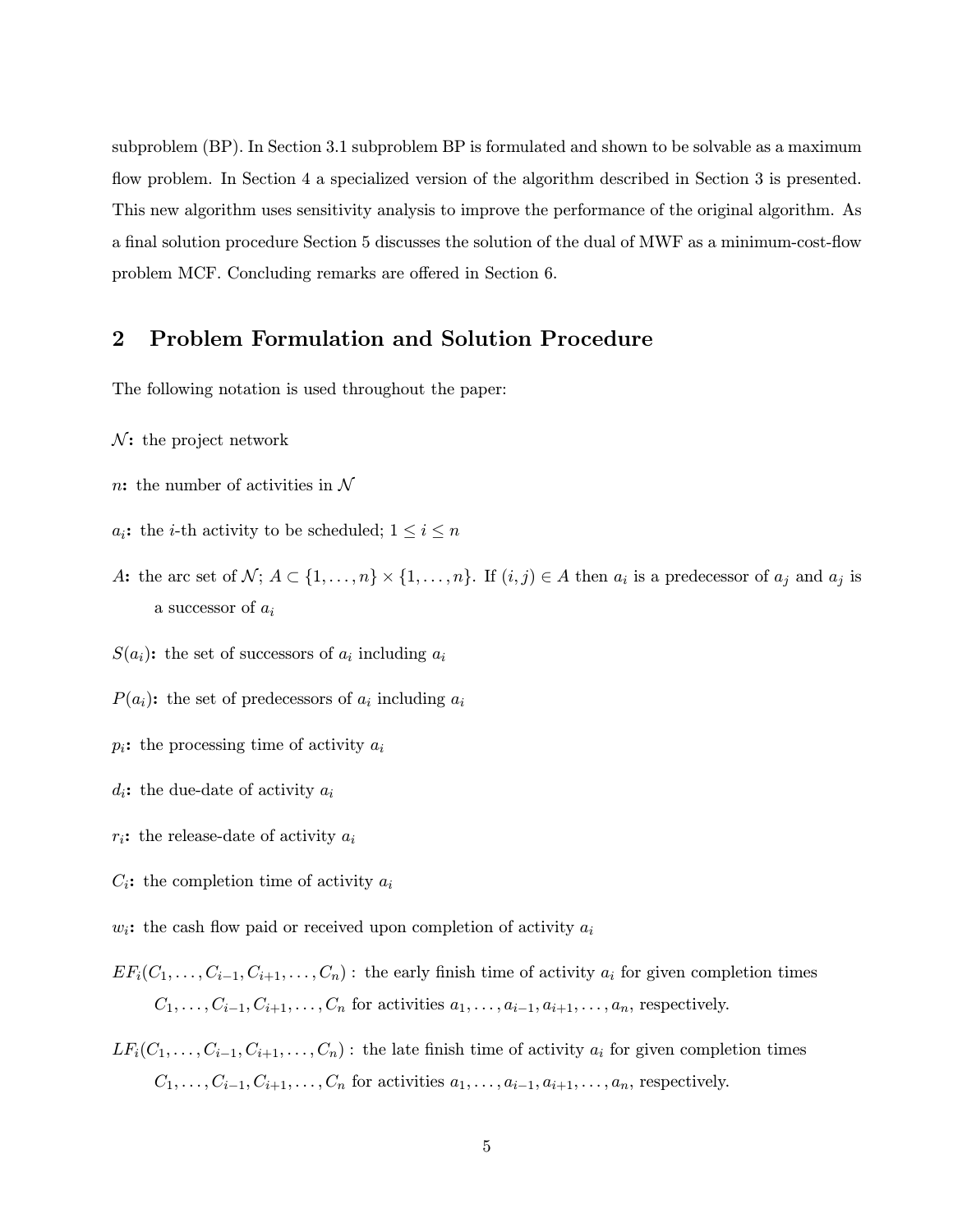Problem MWF can now be written as follows:

$$
(MWF) \qquad \min \qquad \sum_{i=1}^{n} w_i C_i \tag{1}
$$

$$
\textbf{s.t.} \quad C_j - C_i \ge p_j, \quad \forall \ (i, j) \in A \tag{2}
$$

$$
C_i \ge r_i + p_i \quad i = 1, \dots, n \tag{3}
$$

$$
C_i \le d_i \qquad i = 1, \dots, n \tag{4}
$$

As discussed earlier objective (1) captures cash availability. Constraints (2) preserve the precedence constraints while (3) prevent activities from starting before their release dates. Constraints (4) insure that every job is completed by its due date.

MWF is solved by solving a series of bipartition subproblems BP defined as follows.

Let  $x_i=1$  if  $a_i \in L$  and 0 otherwise.

$$
(BP) \qquad \max \qquad \sum_{a_i \in V} w_i x_i \tag{5}
$$

$$
\textbf{s.t.} \quad x_i - x_j \ge 0, \quad \forall \ (i, j) \in \mathcal{A} \tag{6}
$$

$$
x_i \geq 0, \qquad a_i \in V \tag{7}
$$

$$
x_i \le 1, \qquad a_i \in V. \tag{8}
$$

The set of constraints (6) corresponds to the activity precedence constraints and (7) and (8) are upper and lower bounds on the binary variables. Since the set of constraints (6) is totally unimodular and (7), (8) are upper and lower bounds, integrality constraints are satisfied on extreme point solutions.

Solving BP is equivalent to selecting a subset  $L$  of activities in  $V$  so as to maximize the combined weight of the activities in that subset. This bipartition is performed under the restriction that an activity cannot be selected unless all of its predecessors are selected.

### 3 An Algorithm based on Maxflow Subproblems

The algorithm O-MWF presented in this section optimally solves MWF by solving BP subproblems. The start and finish times of at least one job from each subset are then fixed and the two subsets are updated to include the remaining unscheduled jobs. Once the start and finish times of all jobs are determined, the algorithm terminates with the optimal solution. The bipartition subproblem and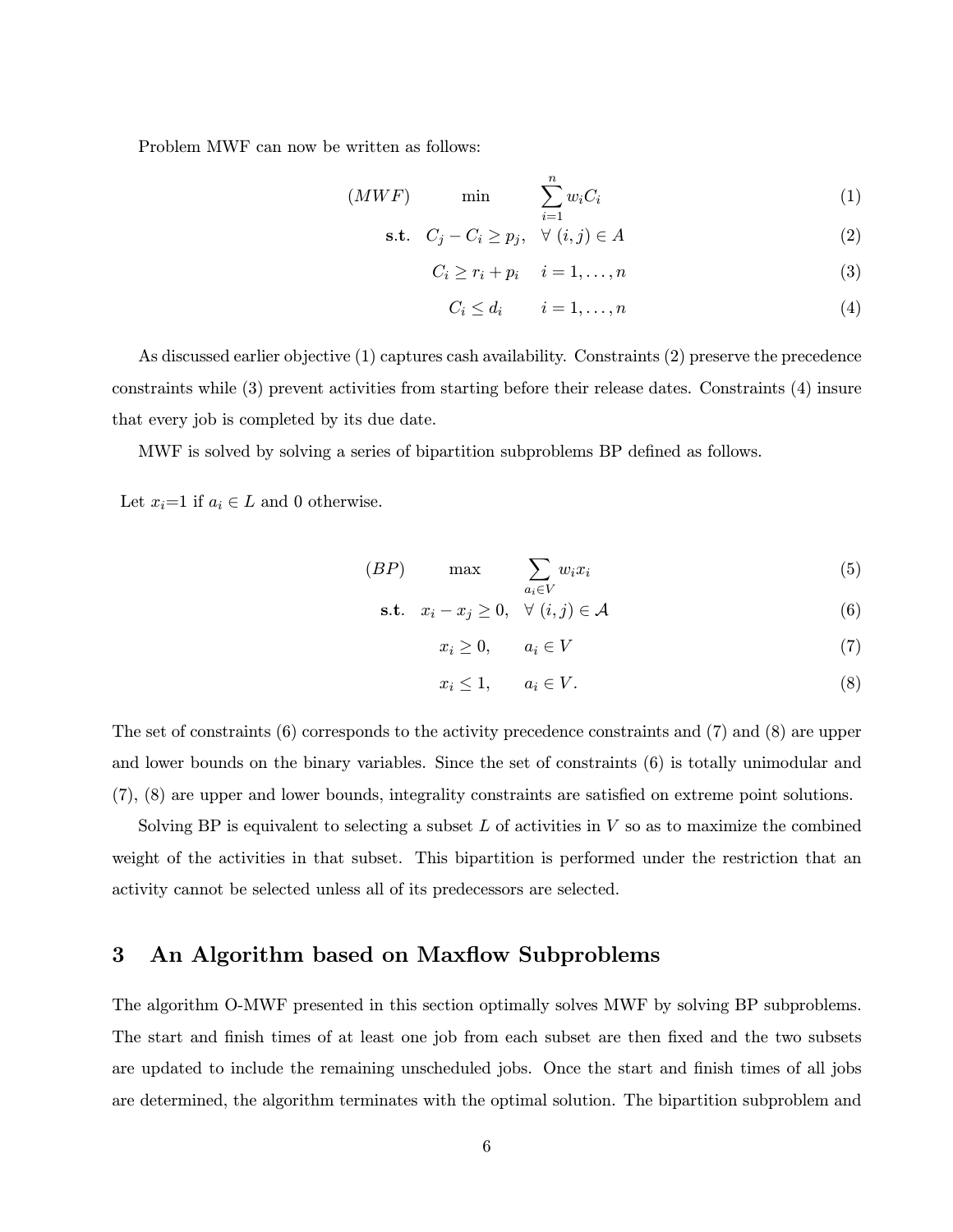the algorithm for solving it are described in subsection 3.1. Next we formally state the algorithm and discuss its complexity.

In the following algorithm set  $V$  denotes the set of jobs on which the bipartition subproblem needs to be applied. When  $V = \emptyset$  the algorithm terminates. The variables  $D_i$  represent upper bounds on the finish time of the activities  $a_i$  for  $i = 1, 2, ..., n$  respectively and take on initial values  $D_i = d_i$ , for  $i = 1 \ldots, n$ . These bounds are updated iteratively by O-MWF so that the start and finish times of some activities are determined while preserving the precedence constraints of all activities. The variables  $R_1,\ldots,R_n$  are lower bounds on the start times of the activities  $a_i$  for  $1 \leq i \leq n$  respectively. Given vectors  $\vec{R} = \{R_i\}_{i=1}^n$  and  $\vec{D} = \{D_i\}_{i=1}^n$ , we denote by  $CPM(\vec{R}, \vec{D})$  the schedule produced by the critical path method when the *i*-th activity is scheduled to start no earlier than  $R_i$  and complete no later than  $D_i$ . Similarly, we use the early-start and late-start  $CPM(\vec{R}, \vec{D})$  schedules.

#### Algorithm O-MWF

**Input :** Network N of activities  $V = \{a_1, \ldots, a_n\}$ ,  $\vec{R} = \{R_i\}_{i=1}^n$  and  $\vec{D} = \{D_i\}_{i=1}^n$ .

**Output :** Optimal activity completion times  $C_i$ ,  $i = 1, \ldots n$ , for MWF.

#### Repeat

- [1] Find L that solves subproblem BP.
- $[2]$  If  $L \neq \emptyset$  then

Find the early-start  $CPM(\vec{R}, \vec{D})$  schedule. If infeasible then Stop (MWF is infeasible) Let  $a_h \in L$  be the activity with the largest start time. Set  $R_h = C_h - p_h$ ,  $D_h = C_h$  and  $V = V / \{a_h\}$ 

[3] If  $R \neq \emptyset$  then

Find the late-start  $CPM(\vec{R}, \vec{D})$  schedule. If infeasible then Stop (MWF is infeasible) Let  $a_h \in R$  be the activity with the smallest completion time.

Set  $R_h = C_h - p_h$ ,  $D_h = C_h$  and  $V = V / \{a_h\}$ 

#### Until  $V = \emptyset$

Later we show that when the algorithm terminates the values  $R_i$  and  $D_i$  are optimal start and completion times, respectively, for activity  $a_i$ . At each iteration the set V is the subset of activities for which start and completion times are not yet optimized. At each iteration the bipartition subproblem on V is solved. This results to a partitioning of V into sets L and R. In steps [2] and [3] the completion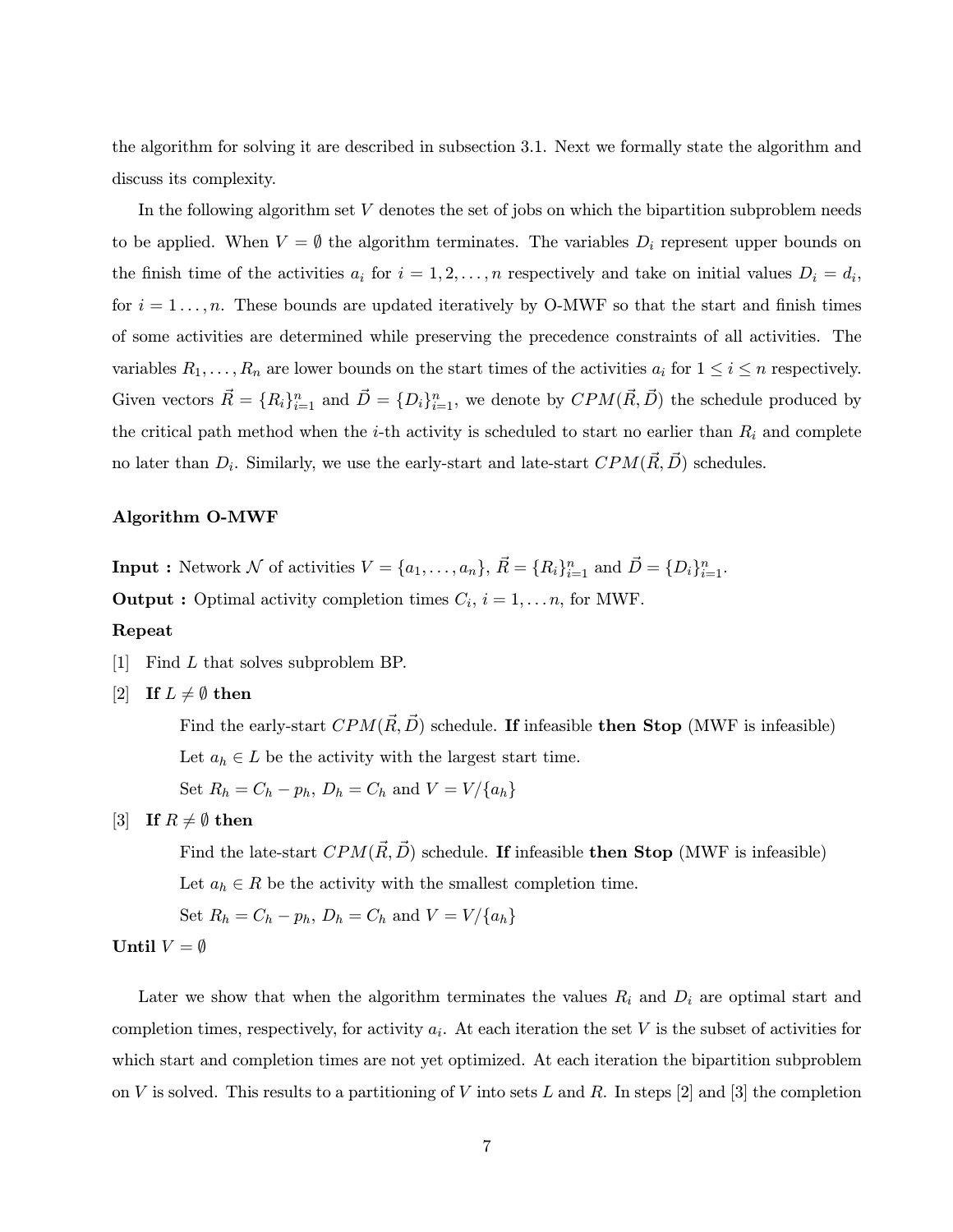time of at least one activity is fixed. All activities with fixed completion times are removed from  $V$  and the algorithm repeats on the reduced set V with updated release-dates and due-dates for all activities. Since at least one activity is scheduled in each iteration, the algorithm terminates in no more than  $n$ iterations. In addition, if in some iteration of [2] or [3] the due- and release-dates are not satisfied, the algorithm should terminate concluding that the original problem is infeasible. Otherwise a feasible solution has been found. Therefore, we need only show that when the algorithm terminates,  $D_1, \ldots, D_n$ are the optimal activity completion times. The following lemmata will be helpful in establishing the optimality of O-MWF.

Lemma 1 If  $C^* = \{C_i^*\}_{i=1}^n$  is optimal for MWF, then  $C_i^* = EF_i(C_1^*, \ldots, C_{i-1}^*, C_{i+1}^*, \ldots, C_n^*)$  for all  $a_i \text{ with } w_i > 0 \text{ and } C_i^* = LF_i(C_1^*, \ldots, C_{i-1}^*, C_{i+1}^*, \ldots, C_n^*) \text{ for all } a_i \text{ with } w_i < 0.$ 

**Proof.** If  $w_i > 0$  and  $C_i^* > EF_i(C_1^*, \ldots, C_{i-1}^*, C_{i+1}^*, \ldots, C_n^*)$  then  $a_i$  can be started earlier by  $C_i^*$  –  $EF_i(C_1^*, \ldots, C_{i-1}^*, C_{i+1}^*, \ldots, C_n^*) > 0$  units without effecting  $C_1^*, \ldots, C_{i-1}^*, C_{i+1}^*, \ldots, C_n^*$ . This would result in a decrease in the objective of  $w_i(C_i^* - EF_i(C_1^*, \ldots, C_{i-1}^*, C_{i+1}^*, \ldots, C_n^*)) > 0$ , contradicting the optimality of  $C^*$ . Hence, we must have  $C_i^* = EF_i(C_1^*, \ldots, C_{i-1}^*, C_{i+1}^*, \ldots, C_n^*)$ . Similarly we must have  $C_i^* = LF_i(C_1^*, \ldots, C_{i-1}^*, C_{i+1}^*, \ldots, C_n^*)$  when  $w_i < 0$ . This completes the proof of the lemma.  $\Box$ **Lemma 2** Let  $C^* = \{C_i^*\}_{i=1}^n$  be an optimal solution for MWF and  $L^*$  be the associated solution for BP applied to  $\{a_1,\ldots,a_n\}$ . Then, for every  $a_i \in L^*$  with  $w_i < 0$ , there exists  $a_j \in S(a_i) \cap L^*$  with  $w_j > 0$ .

**Proof.** For contradiction, suppose that for all  $a_j \in S(a_i)$  we have  $a_j \in R^* = \{a_i\}_{i=1}^n/L^*$  or  $w_j \leq 0$ . Then, consider a new solution  $L' = L^*/S(a_i)$  for BP. For L' we have  $\sum_{i \in I} w_k = \sum_{i \in I^*} w_k \sum_{a_k \in L'} w_k$ . By assumption, for all  $a_k \in S(a_i) \cap L^*$  we have  $w_k \leq 0$ . In addition we have  $a_k \in S(a_i) \cap L^*$  $w_k$ . By assumption, for all  $a_k \in S(a_i) \cap L^*$  we have  $w_k \leq 0$ . In addition we have  $a_i \in$  $S(a_i) \cap L^*$  and  $w_i < 0$ . Thus  $a_k \in S(a_i) \cap L^*$  $w_k < 0$  and  $\sum$  $a_k \in L'$  $w_k = \sum$  $\sum_{a_k \in L^*} w_k - \sum_{a_k \in S(a_i)}$  $a_k \in S(a_i) \cap L^*$  $w_k$  >  $\sum$  $a_k \in L^*$  $w_k$ , violating the optimality of  $L^*$ . This completes the proof of the lemma.

We now establish the correctness of O-MWF.

**Theorem 1** The activity schedule,  $\{C_i^*\}_{i=1}^n$ , produced by O-MWF optimally solves problem MWF.

**Proof.** We prove the optimality of the activity completion time determined by O-MWF in a single arbitrary iteration. Applying the same argument iteratively yields the result. We distinguish the following two cases.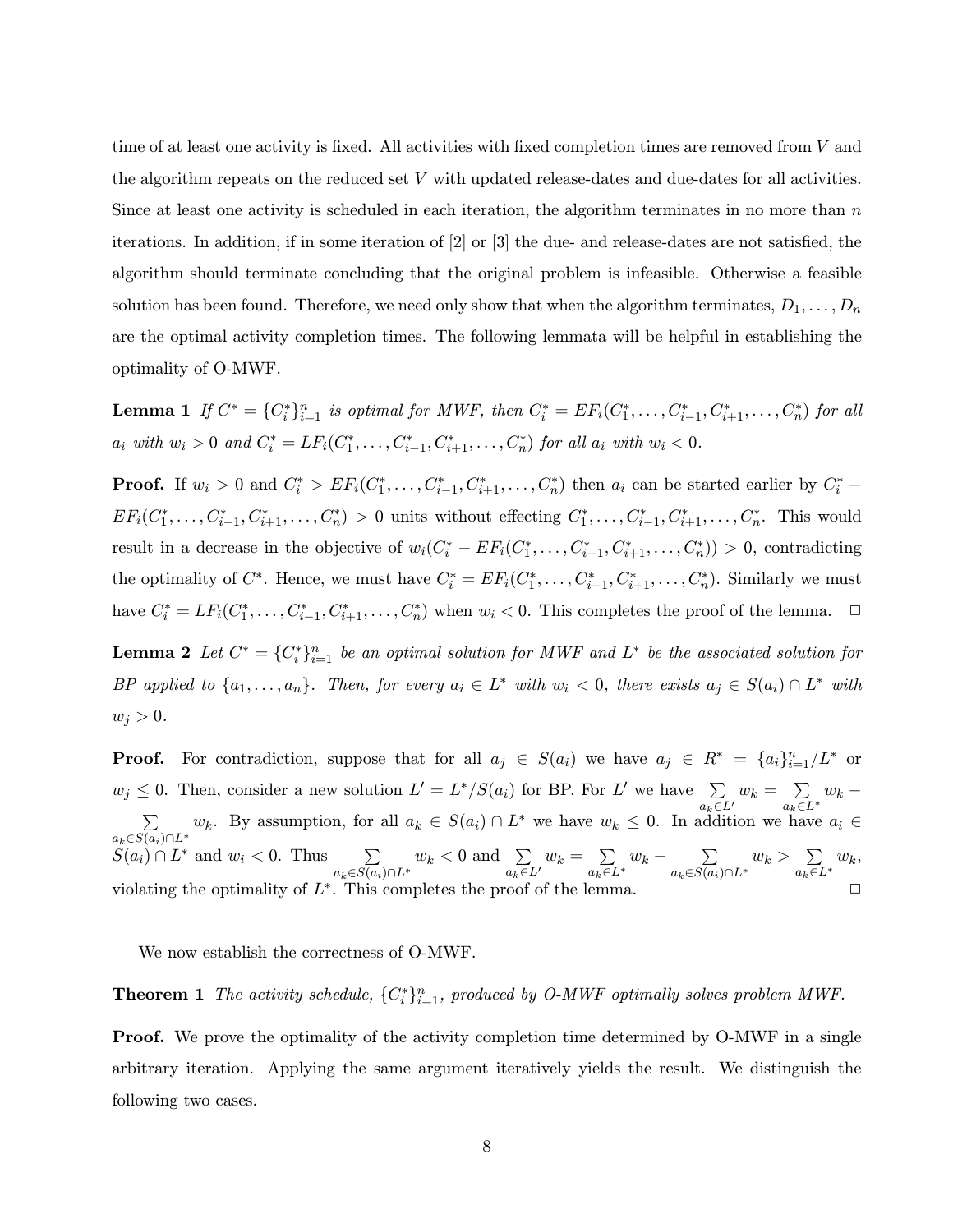#### **Case 1:** Activity  $a_h$  is scheduled in line [2] of O-MWF.

Let  $S^*$  be an optimal schedule associated with the completion times  $\{C_i^*\}_{i=1}^n$  and without loss of generality assume that  $S^*$  is maximal in that it has the largest number of activity completion times in common with the schedule obtained by O-MWF.

Recall that in line [2], we set  $C_h = D_h$  by scheduling  $a_h$  as early as possible. Then, by choice of the early-start schedule we have  $C_h = D_h \leq C_h^*$ . If  $C_h^* = D_h$ , then  $C_h = D_h$  is optimal. Otherwise  $C_h^* > D_h$ . Then, in  $S^*$ , some predecessors of  $a_h$  have not completed prior to time  $D_h - p_h$ . Since  $C_h^* > D_h$ , it is possible to complete  $a_h$  at time  $D_h$  by shifting earlier by  $\epsilon = C_h^* - D_h > 0$  time units some of the activities in  $P(a_h)$ . Let K be the set of predecessors of  $a_h$  with completion time equal to the start time of  $a_h$  and  $S(K) = \bigcup_{a_i \in K} S(a_i) \cap L$ . Hence, for every activity  $a_i \in S(K)$ , we must have  $C_i^* \geq D_i + \epsilon$ . Therefore, in  $S^*$  it is possible to start sooner every  $a_i \in S(K)$  by  $\epsilon$ time units. The associated change in the objective function will be  $\epsilon$   $\sum$  $a_j \in S(K)$  $w_j$ . If  $\epsilon$   $\sum$  $a_j{\in}S(K)$  $w_j < 0$ we have  $\Sigma$  $a_j \in S(K)$  $w_j < 0$  and hence  $\sum$  $a_j \in L$  $w_j = \sum$  $a_i \in L/S(K)$  $w_i + \sum$  $a_j \in S(K)$  $w_j < \quad \sum$  $a_i \in L/S(K)$  $w_i$ , thus violating the optimality of  $S^*$ . On the other hand, if  $\sum$  $a_i \in L/S(K)$  $w_i = 0$ , shifting the activities in  $S(K)$  earlier produces a schedule that has one additional completion time in common (i.e.,  $C_h$ ) with the schedule produced by O-MWF, violating the maximality of  $S^*$ . We conclude that  $C_h = C_h^* = D_h$ .

#### **Case 2:** Activity  $a_h$  is scheduled in line [3] of O-MWF.

This case is symmetric to Case 1. Note that, for given network  $\mathcal N$  and weights  $w_i$  for the activities, MWF is equivalent to the instance where  $\mathcal N$  is replaced by the reverse network  $\mathcal N_R$  (where all predecessor/successor relationships are reversed) and the weights  $w_i$  are replaced by  $-w_i$ . Hence, scheduling an activity  $a_h \in R$  of  $\mathcal N$  is equivalent to scheduling  $a_h \in L$  of  $\mathcal N_R$ .

The above arguments show that, after a fixed number r of iterations of O-MWF the completion time of  $a_h$  is optimal. Let H be the subset of activities with fixed completion times after r iterations of O-MWF. Then we have shown that there is an optimal solution to the original instance of MWF which is also an optimal solution to the following program:

$$
\min \sum_{i=1}^{n} w_i C_i
$$
\n
$$
\text{s.t.} \quad (2) - (4)
$$
\n
$$
C_i = D_i \quad \forall \ a_i \in H. \tag{9}
$$

If we perform the substitution suggested by constraints (9) we will obtain a new instance of MWF with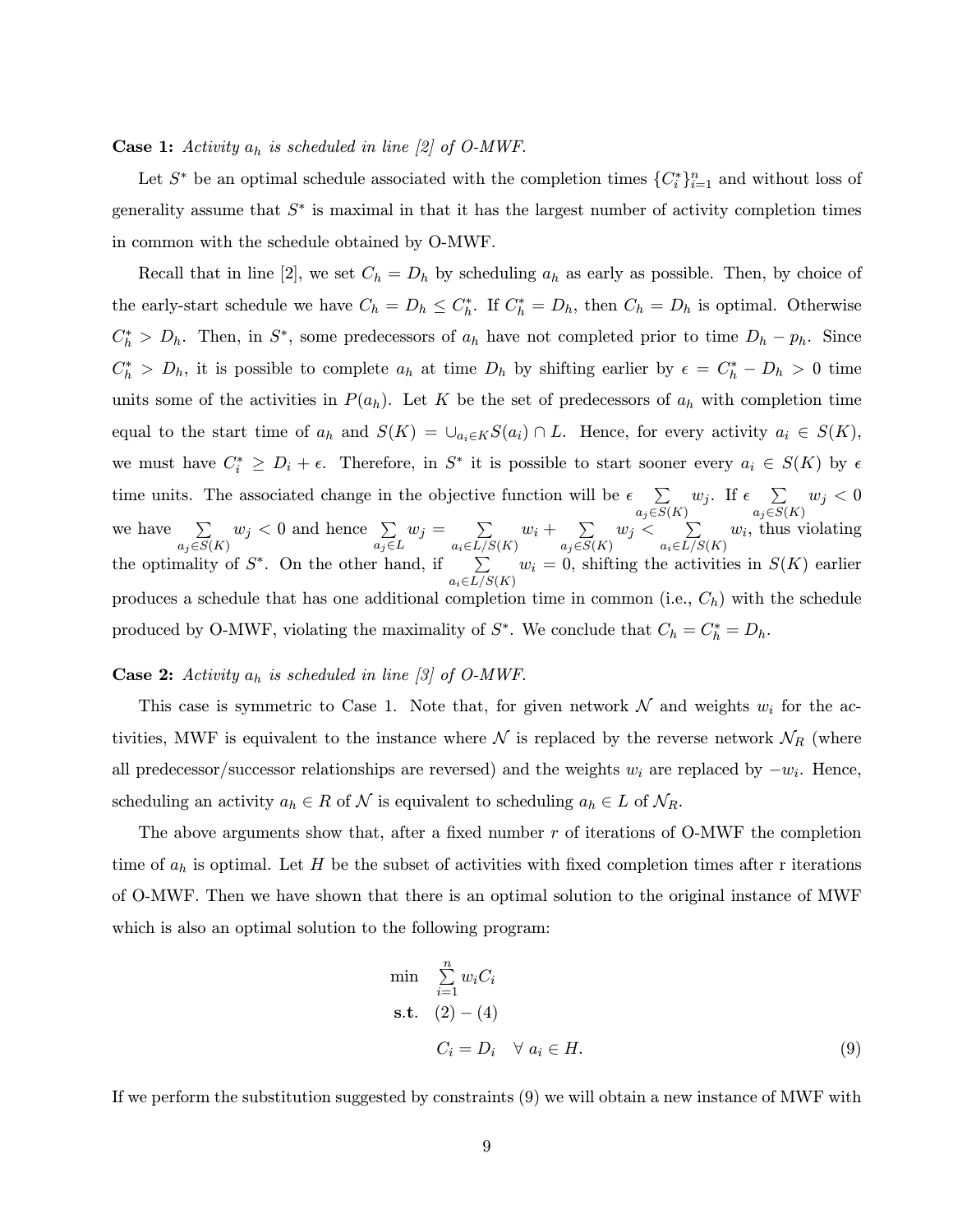updated release-dates and due-dates for activities not in  $H$ . Let  $I$  and  $I'$  be the original and updated instances after the first iteration of O-MWF. The  $(r + 1)$ st iteration of O-MWF on I is identical to iteration 1 on  $I'$ . Hence, applying our arguments recursively establishes the correctness of O-MWF at every iteration of the algorithm. This completes the proof of the theorem.  $\Box$ 

To determine the complexity of O-MWF note that, in every iteration we fix the completion time of at least one activity. Therefore the algorithm solves no more then  $n$  BP subproblems and no more than n CPM subproblems. In the next section we show that the BP subproblem can be solved as a maximum flow problem. Simple algorithms exist for solving the maximum flow problem in  $\mathcal{O}(n^3)$ time (see Ahuja *et.al.*, 1993). Hence, O-MWF requires  $\mathcal{O}(n^4)$  time.

#### 3.1 The Bipartition Problem

In line [1] of algorithm O-MWF we are required to solve BP. We will find an optimal extreme point for BP by solving its dual program:

$$
(DMWF)
$$
\n
$$
\min \sum_{a_i \in V} v_i
$$
\n
$$
\sum_{(k,j) \in \mathcal{A}} u_{kj} - \sum_{(i,k) \in \mathcal{A}} u_{ik} + y_k + v_k = w_k, \quad a_k \in V
$$
\n
$$
u_{ij} \leq 0, \quad \forall (i,j) \in \mathcal{A}
$$
\n
$$
y_i \leq 0, \quad a_i \in V
$$
\n
$$
v_i \geq 0, \quad a_i \in V.
$$
\n
$$
(10)
$$

Here the variables  $u_{ij}$  correspond to the set of constraints (6), the variables  $y_k$  to the set of constraints (7) and the variables  $v_k$  to the set of constraints (8). We will convert this dual formulation into a maximum flow problem in 2 steps. First we show that DMWF can be written as a minimum cost flow problem with special structure. Then, we show that this special structure allows us to solve the minimum cost flow problem as a maximum flow problem. Indeed, let us substitute  $-u_{ij}$  for  $u_{ij}$  and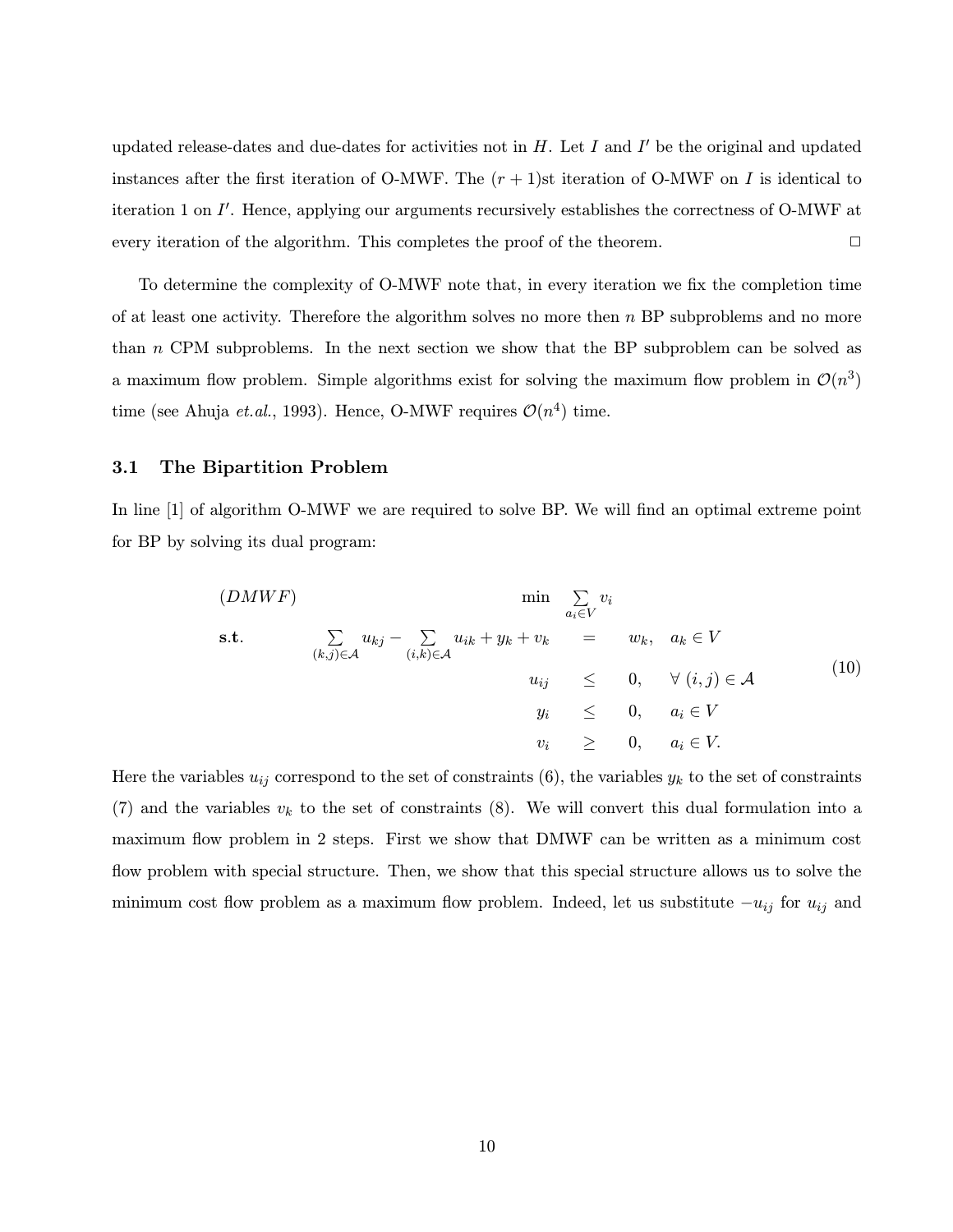$-y_i$  for  $y_i$ . This yields

$$
\min \sum_{a_k \in V} v_k
$$
\n
$$
\text{s.t.} \quad \left( \sum_{(i,k)\in\mathcal{A}} u_{ik} + v_k \right) - \left( \sum_{(k,j)\in\mathcal{A}} u_{kj} + y_k \right) = w_k, \quad a_k \in V
$$
\n
$$
u_{ij} \geq 0, \quad \forall (i,j)\in\mathcal{A}
$$
\n
$$
y_i \geq 0, \quad a_i \in V
$$
\n
$$
v_i \geq 0, \quad a_i \in V
$$
\n
$$
(11)
$$

Now, by adding a dummy node  $a_0$ , substituting  $v_k = u_{0k}$  and  $y_k = u_{k0}$ , setting  $w_0 = -\sum_{i=1}^n w_i$  and updating A to A' with arcs from node  $a_0$  to every other node and from every other node to node  $a_0$ , we get

$$
(MC) \qquad \min \qquad \qquad \sum_{a_k \in V} u_{0k} \tag{12}
$$

$$
\text{s.t.} \quad \sum_{(i,k)\in\mathcal{A}'} u_{ik} - \sum_{(k,j)\in\mathcal{A}'} u_{kj} = w_k, \quad a_k \in V \tag{13}
$$

$$
u_{ij} \ge 0, \qquad \forall (i,j) \in \mathcal{A}' \tag{14}
$$

which is an uncapacitated minimum cost flow problem. The table below gives the cost for each edge in the network and the demand at each node.

Node Demand Arc Cost  
\n
$$
a_0
$$
  $w_0 = -\sum_{i=1}^n w_i$   $(a_0, a_i)$  1  
\n $(a_i, a_0)$  0  
\n $a_i \in V$   $w_i$   $(a_i, a_j) \in \mathcal{N}$  0

Example: Consider the 8-activity instance with weights  $w_1 = -5, w_2 = -2, w_3 = -15, w_4 = 8, w_5 = 15$  $12, w_6 = 10, w_7 = -10$  and  $w_8 = 13$ , processing times  $p_1 = 3, p_2 = 8, p_3 = 5, p_4 = 6, p_5 = 7, p_6 = 10$  $5, p_7 = 11$  and  $p_8 = 14$ , release-dates  $r_1 = 0, r_2 = 0, r_3 = 0, r_4 = 5, r_5 = 5, r_6 = 10, r_7 = 0$  and  $r_8 = 10$ , and due-dates  $d_1 = 40, d_2 = 40, d_3 = 40, d_4 = 40, d_5 = 20, d_6 = 40, d_7 = 20$  and  $d_8 = 40$ . Figure 1 depicts network  $\mathcal N$  for this example. The bold line in the figure indicates an optimal solution of BP for this example problem.

#### INSERT FIGURE 1 HERE

Figure 2 shows the mincost flow network for the example of Figure 1.

#### INSERT FIGURE 2 HERE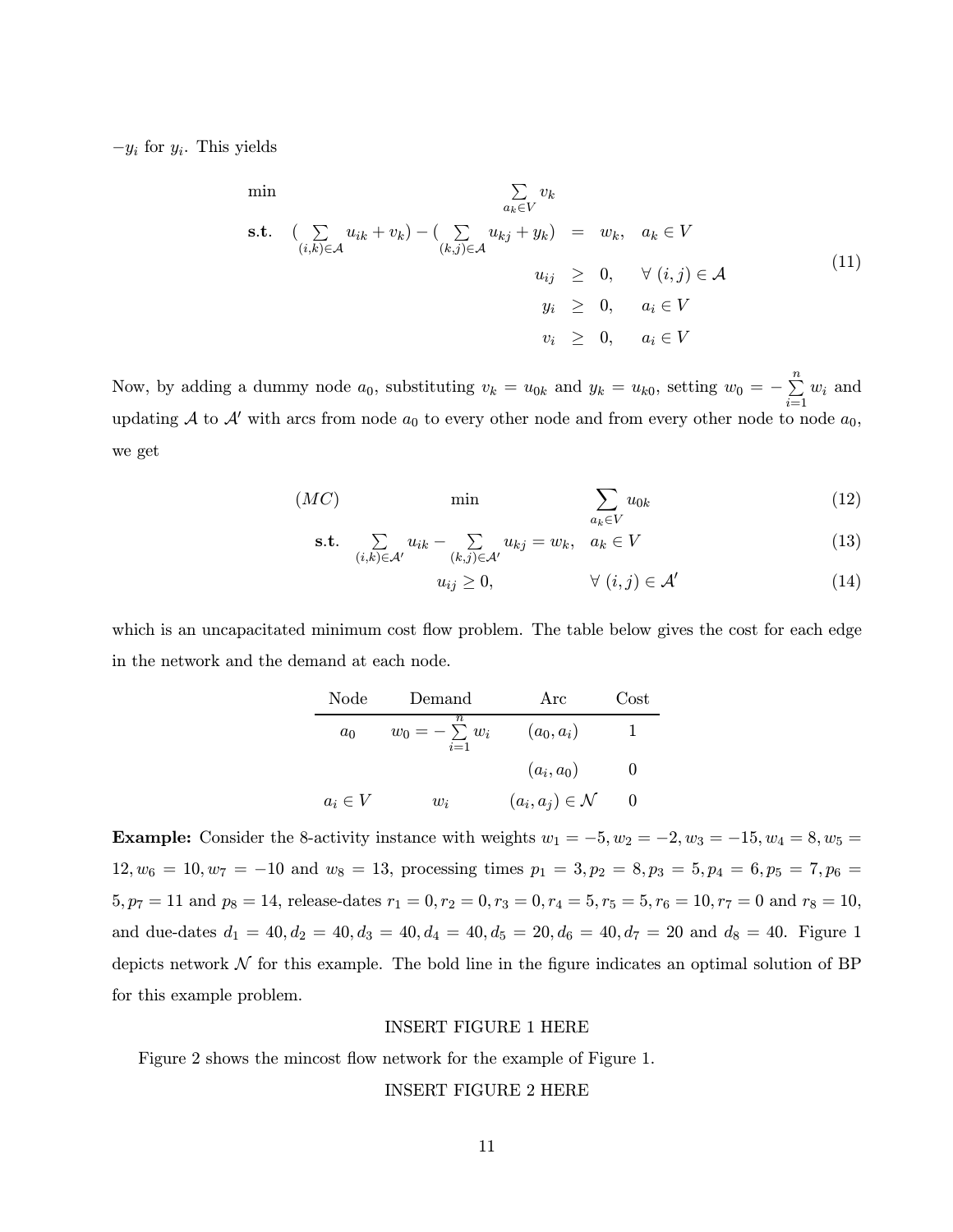To solve problem MC as a maximum flow problem observe that every arc has cost 0 except for those out of node  $a_0$  which have cost 1. This problem is similar to Phase 1 of solving minimum cost flow problems. This Phase 1 problem can be solved as a maximum flow problem (see Ahuja et. al., 1993) as follows. Consider  $s - t$  network  $\mathcal{N}'$  with edge set

$$
B = \{(i, j) \in \mathcal{A}' : i \neq 0\} \cup \{(s, j) : w_j \leq 0\} \cup \{(i, t) : w_i > 0\},\
$$

capacity  $-w_i$  on the arcs  $(s, a_i)$ , and capacity  $w_i$  on arcs  $(a_i, t)$ . The maximum flow problem for N' can be written as

$$
(MF) \t\t \max \t\t \t\t z \t\t (15)
$$

$$
\text{s.t.} \quad \sum_{j:(i,k)\in\mathcal{B}} u_{ik} - \sum_{i:(k,j)\in\mathcal{B}} u_{kj} = \begin{cases} -z, & \text{if } k=s\\ z, & \text{if } k=t\\ 0, & \text{otherwise} \end{cases} \tag{16}
$$

$$
u_{ij} \ge 0, \qquad \forall (i,j) \in \mathcal{B} \tag{17}
$$

$$
u_{sj} \le -w_j, \qquad \qquad \forall \ a_j \; : w_j \le 0 \tag{18}
$$

$$
u_{it} \le w_i, \qquad \forall a_i : w_i > 0. \tag{19}
$$

The table below describes the network  $\mathcal{N}'$  associated with this maxflow problem.

Edge Capacity  $(s, a_i)$   $-w_i$  $(a_i, t)$   $w_i$  $(a_i, a_j) \qquad \infty$ 

Example: The maxflow network  $\mathcal{N}'$  corresponding to our example is shown in Figure 3.

#### INSERT FIGURE 3 HERE

In the following theorem we prove that solving the minimum cost flow problem MC is equivalent to solving problem MF.

**Theorem 2** u' is an optimal solution for MF iff  $u^*$  is an optimal solution for MC where,

$$
u_{ij}^* = \begin{cases} u'_{ij} & \text{if } i \neq 0 \text{ and } j \neq 0, \\ w_j - u'_{jt} & \text{if } i = 0 \text{ and } w_j > 0, \\ u_{ij} + (-w_i - u'_{si}) & \text{if } j = 0 \text{ and } w_i \leq 0, \\ 0 & \text{otherwise.} \end{cases}
$$
(20)

Moreover, if  $z^*$ ,  $z'$  are the optimal values for problems MC, MF respectively,  $z^* = \sum_{w_j>0} w_j - z'$ .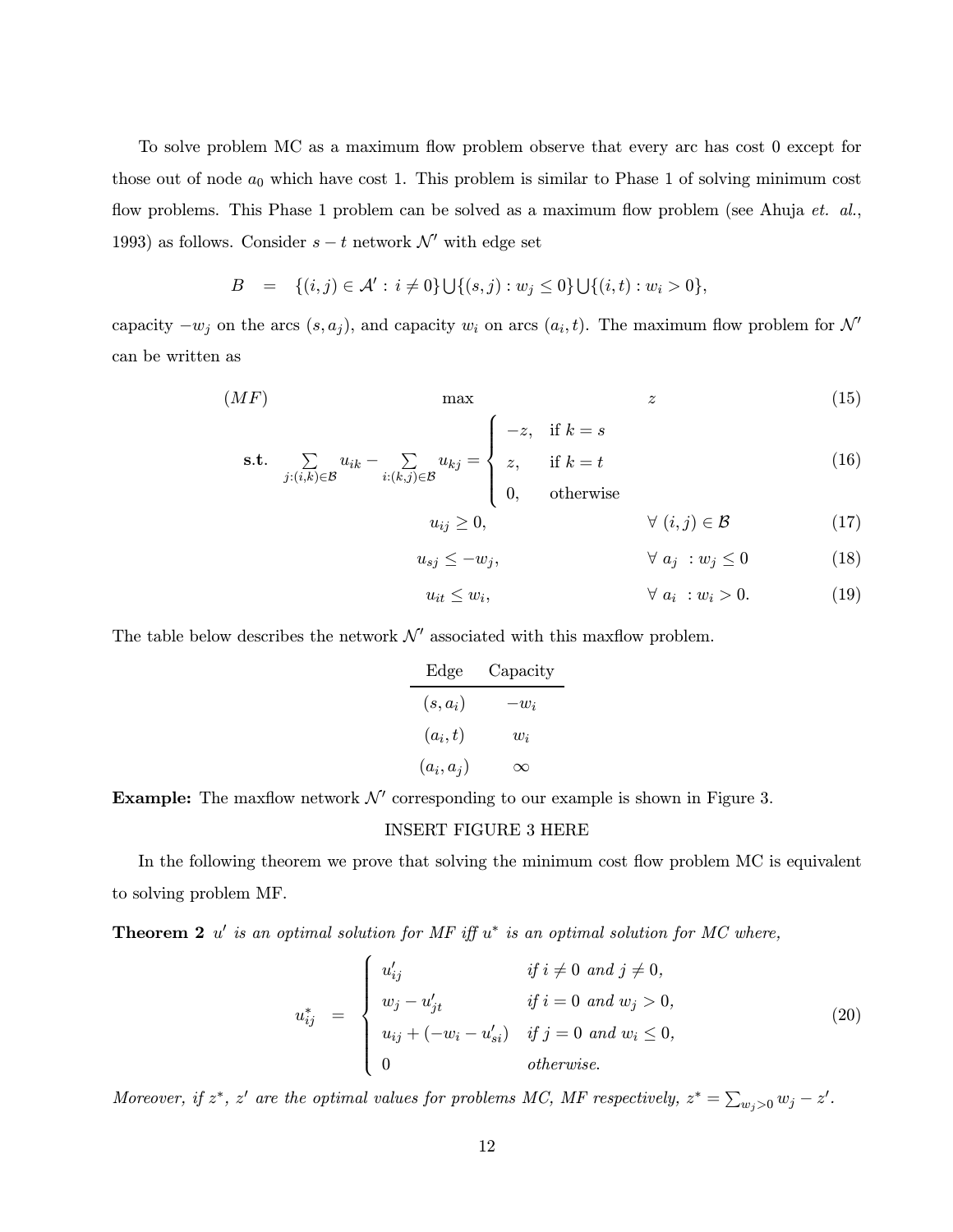**Proof.** Let u' be optimal for MF and  $u^*$  be as in (20). We first show that  $u^*$  is a feasible solution for MC. To do this we must show that  $u^*$  is nonnegative and that it satisfies the flow balance constraints (13). If  $u_{ij}^* = 0$  or  $u_{ij}^* = u_{ij}'$  then  $u_{ij}^*$  is nonnegative due to (17). If  $u_{ij}^* = w_j - u_{ji}'$  then  $u_{ij}^* \ge 0$  due to (19). Otherwise  $u_{ij}^* = u_{ij}' + (-w_i - u_{si}')$  and  $u_{ij}^* \ge 0$  due to (17) and (18). In all cases it is guaranteed that  $u^*$  will be nonnegative. To see that  $u^*$  satisfies the flow balance constraints (13) at each node k we distinguish two cases.

**Case 1:** Activity  $a_k$  has weight  $w_k > 0$ . We need to show  $\sum$  $(i,k){\in}\mathcal{A}'$  $u_{ik}^* - \sum_{i,j}$  $(k,j)$ ∈ $A'$  $u_{kj}^* = w_k$ . Indeed,

$$
\sum_{i:(i,k)\in B} u'_{ik} - \sum_{j:(k,j)\in B} u'_{kj} = 0 \qquad \text{(flow balance constraints (16))}
$$
\n
$$
\sum_{i:(i,k)\in B} u'_{ik} - \sum_{j:(k,j)\in B, j\neq t} u'_{kj} = u'_{kt}
$$
\n
$$
\sum_{i:(i,k)\in B} u_{ik}^* - \sum_{j:(k,j)\in B, j\neq t} u_{kj}^* + u_{0k}^* = u'_{kt} + u_{0k}^* \qquad \text{(from equality (20))}
$$
\n
$$
\sum_{i:(i,k)\in A'} u_{ik}^* - \sum_{j:(k,j)A'} u_{kj}^* = w_k \qquad \text{(by (20): } u_{0k}^* = w_k - u'_{kt} \text{ when } i = 0 \text{ and } w_k > 0)
$$

**Case 2:** Activity  $a_k$  has weight  $w_k \leq 0$ . To show the converse, observe that

$$
\sum_{i:(i,k)\in B} u'_{ik} - \sum_{j:(k,j)\in B} u'_{kj} = 0 \qquad \text{(flow balance constraints (16))}
$$
\n
$$
\sum_{i:(i,k)\in B, i\neq s} u'_{ik} - \sum_{j:(k,j)\in B} u'_{kj} = -u'_{sk}
$$
\n
$$
\sum_{i:(i,k)\in B, i\neq s} u_{ik}^* - \sum_{j:(k,j)\in B, j\neq 0} u_{kj}^* - (u'_{k0} - w_k - u'_{sk}) = -u'_{sk} + w_k + u'_{sk} \qquad \text{(by adding } w_k + u'_{sk} \text{ to both sides)}
$$
\n
$$
\sum_{i:(i,k)\in \mathcal{A}'} u_{ik}^* - \sum_{j:(k,j)\mathcal{A}'} u_{kj}^* = w_k \qquad \text{(by (20): } u_{0k}^* = w_k - u'_{kt} \text{ when}
$$
\n
$$
j = 0 \text{ and } w_k \le 0
$$

Since  $u^*$  is feasible for MC it can be used to obtain an upperbound on the optimal objective value of MC. Indeed  $z^* \leq \sum_{a_j \in V}$  $u_{0j}^* = \sum_{w_j > 0} (w_j - u'_{jt}) = \sum_{w_j > 0} w_j - \sum_{w_j > 0}$  $u'_{jt} = \sum_{w_j > 0} w_j - z'$ , where  $z'$  represents the optimal objective function value of MF. The last step in the inequality follows because when  $k = t$ the total flow leaving t is 0, i.e.  $\sum u_{ij} = 0$ , and hence  $\sum$  $(i,t)∈B$  $u'_{it} - \sum_{(t, i) \in \mathbb{Z}}$  $(t,j)∈B$  $u'_{tj} = \sum_{i=1}^{n}$  $(i,t)∈B$  $u'_{it} = z.$ 

Similarly, let  $v$  be optimal for MC. We will use an equality similar to  $(21)$  to revise  $v$  so as to satisfy the property

$$
v'_{0k} \le \begin{cases} w_k & \text{if } w_k > 0 \\ -w_k & \text{if } w_k \le 0. \end{cases} \tag{21}
$$

If v already satisfies (21) for  $k = 1, 2, ..., n$  set  $v' = v$ . Otherwise, let k be a node at which (21) is not satisfied. Without loss of generality suppose that  $(21)$  is satisfied for every predecessor of k. Consider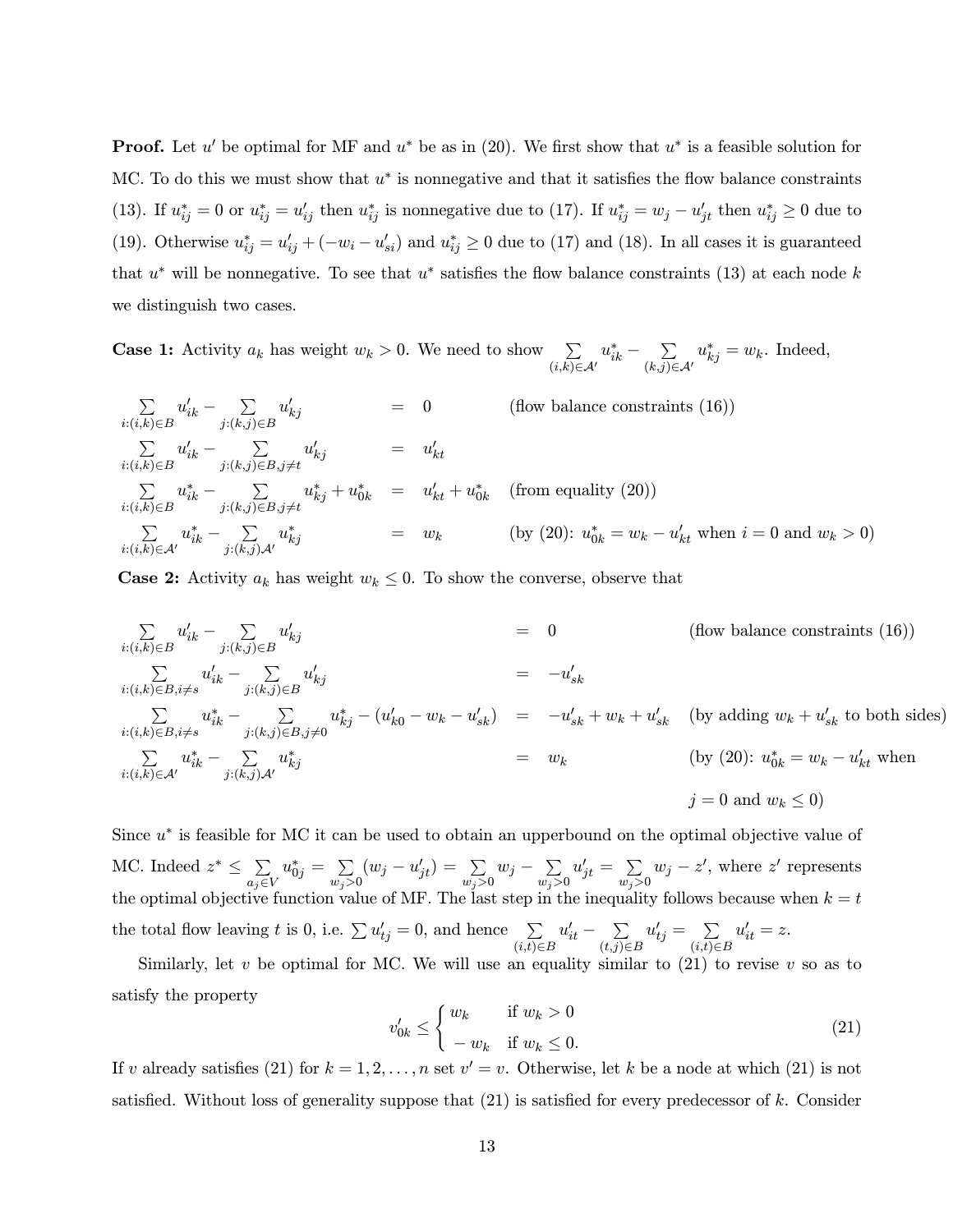the case where  $w_k > 0$  (and hence  $v'_{0k} > w_k$ ). Since the flow along  $(0, k)$  exceeds the demand at k there must be an arc with positive flow  $f$  from  $k$  to some node  $j$ . So, by reducing the flow along  $(0, k)$  and  $(k, j)$  and increasing the flow along  $(0, j)$  we maintain flow balance and do not change the objective function value of the flow. In this fashion we can always reduce the flow into a node  $k$  so that it becomes  $w_k$ . The case where  $w_k \leq 0$  is quite analogous and a similar argument shows that the flow out of node k can be changed to  $-w_k$ . If after adjusting the flow at node k, all nodes satisfy the property, then set  $v' = v$ . Otherwise select a new activity k and repeat the process. Because at each iteration we never change the flow at a predecessor of  $k$ , no node can repeat and in at most n iterations we obtain  $v'$  with the desired property (21).

Using  $v'$  let  $v^*$  be determined by:

$$
v_{ij}^* = \begin{cases} v'_{ij}, & \text{if } i \neq s \text{ and } j \neq t \\ w_i - v'_{0i}, & \text{if } j = t \text{ and } w_i > 0 \\ -w_j - v'_{j0}, & \text{if } i = s \text{ and } w_j \leq 0 \\ 0, & \text{otherwise} \end{cases}
$$
(22)

In order to show that  $v^*$  is feasible for MF we must show that it satisfies (16)-(19). Inequalities (17)-(19) are satisfied by the nonnegativity of  $v^*$  and property (21). It remains to show that flow balance is maintained at every node. This is directly analogous to the if part of the theorem.

Since  $v^*$  is feasible for MF we obtain the bound  $z' \geq \sum_{a_j \in V}$  $v_{jt}^* = \sum_{w_j > 0} (w_j - v'_{0j}) = \sum_{w_j > 0} w_j - \sum_{w_j > 0}$  $v_{0j}' =$  $\sum$  $\sum_{w_j>0} w_j - z^*$ . Inequality  $z' \ge \sum_{w_j>0} w_j - z^*$  together with  $z^* \le \sum_{w_j>0} w_j - z'$  obtained earlier yields  $z^* = \sum$  $\sum_{w_j>0} w_j - z'$ . It follows that  $u^*$  is optimal for MC. Similarly, we have seen that  $v^*$  achieves value  $\sum$  $\sum_{w_j>0} w_j - z^*$  and hence  $v^*$  is optimal for MF. This completes the proof of the theorem.

Once we have an optimal solution  $u'$  to MF we can use (21) to obtain an optimal solution to MC and thereby a solution to the dual of BP (our original problem) in  $\mathcal{O}(n)$  time. Finally, notice that as long as we obtain an integer feasible solution to the maximum flow problem we will obtain integer feasible solutions to all the problems (including BP) because all weights and processing times are integer.

**Example:** For the example problem given above, the optimal solution  $u'$  to the maximum flow problem is  $u'_{s1} = 5, u'_{s2} = 2, u'_{s3} = 13, u'_{s7} = 10, u'_{14} = 5, u'_{25} = 2, u'_{36} = 13, u'_{4t} = 5, u'_{5t} = 2, u'_{68} = 13$  $3, u'_{6t} = 10, u'_{78} = 12, u'_{8t} = 13$  and  $u'_{ij} = 0$  for all other  $(i, j) \in B$  (see Figure 3). Using Theorem 2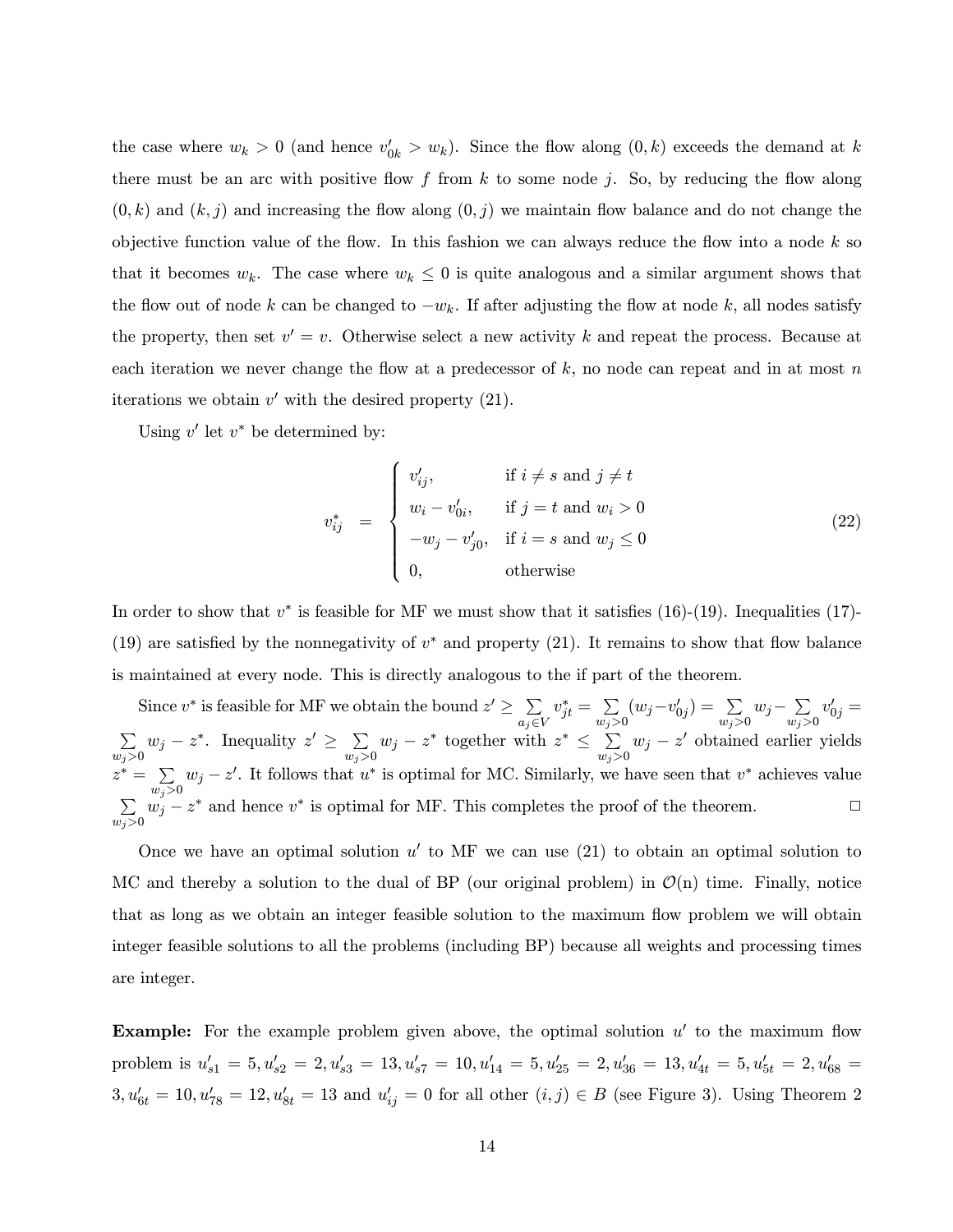we obtain the optimal solution  $u^*$  for MC to be  $u_{30}^* = 2, u_{14}^* = 5, u_{25}^* = 2, u_{36}^* = 13, u_{04}^* = 3, u_{68}^* =$  $3, u_{78}^* = 12, u_{05}^* = 10$  and  $u_{ij}^* = 0$  for all other  $(i, j) \in \mathcal{A}'$ . The corresponding primal solution is then  $x_1^* = 1, x_2^* = 1, x_4^* = 1, x_5^* = 1$  and  $x_i^* = 0$  for all other  $a_i \in V$ . Recall that this is the optimal cut depicted in Figure 1. To verify optimality for the problem BP we need only check that the primal and dual objective values are the same for  $u^*$  and  $x^*$ . For the dual we have  $u_{04}^* + u_{05}^* = 3 + 10 = 13$  and for the primal we have  $w_1 + w_2 + w_4 + w_5 = -5-2+8+12=13$ . Thus we have obtained the optimal solution to the instance of BP.

## 4 An Algorithm based on Sensitivity Analysis

In section 3 we showed that MWF can be solved in  $\mathcal{O}(n^4)$  time by solving no more than n Bipartition problems BP. In this section we show that depending on the input data the worst case performance of O-MWF can be improved by using sensitivity analysis on the initial instance of BP to obtain solutions to subsequent instances of BP. The resulting algorithm is referred to as SMWF and its complexity is shown to be  $\mathcal{O}(Wn^2 + n^3)$  where  $W = \sum_{i=1}^{n} |w_i|$ . When W is significantly less than  $n^2$ , algorithm SMWF will outperform O-MWF. In SMWF a max-flow problem is solved to obtain the optimal solution to the initial instance of BP. Subsequent instances of BP are solved using its dual. The following definitions are used throughout this section.

H : A subset of the activities in  $\{a_1,\ldots,a_n\}$  for which completion times have been fixed.  $\vec{v}$  : An *n*-vector whose *i*-th component is  $v_i$ .  $\vec{w}$  : An vector whose *i*-th component is the weight  $w_i$  of node *i*.  $\vec{w}^H$  : The vector  $\vec{w}$  whose *i*-th component is replaced with 0, for every  $i \in H$ .  $BP_H(V, \vec{v})$  : The instance of BP corresponding to

$$
(BP_H(V, \vec{v})) \qquad \max \qquad \sum_{a_i \in V/H} v_i x_i \tag{23}
$$

$$
\text{s.t.} \quad x_i - x_j \ge 0, \quad \forall \ (i, j) \in \mathcal{A} \ with \ a_i, a_j \in V/H \tag{24}
$$

$$
1 \ge x_i \ge 0, \quad a_i \in V/H \tag{25}
$$

Algorithm SMWF is based on the following observation. In each iteration of O-MWF we solve the problem  $BP_{\emptyset}(V, \vec{w})$ , fix the completion times of activities  $a_h \in L$  and  $a_k \in R$ , update  $V = V / \{a_h, a_k\}$ and repeat. In this scheme completion times of unscheduled activities are updated iteratively. An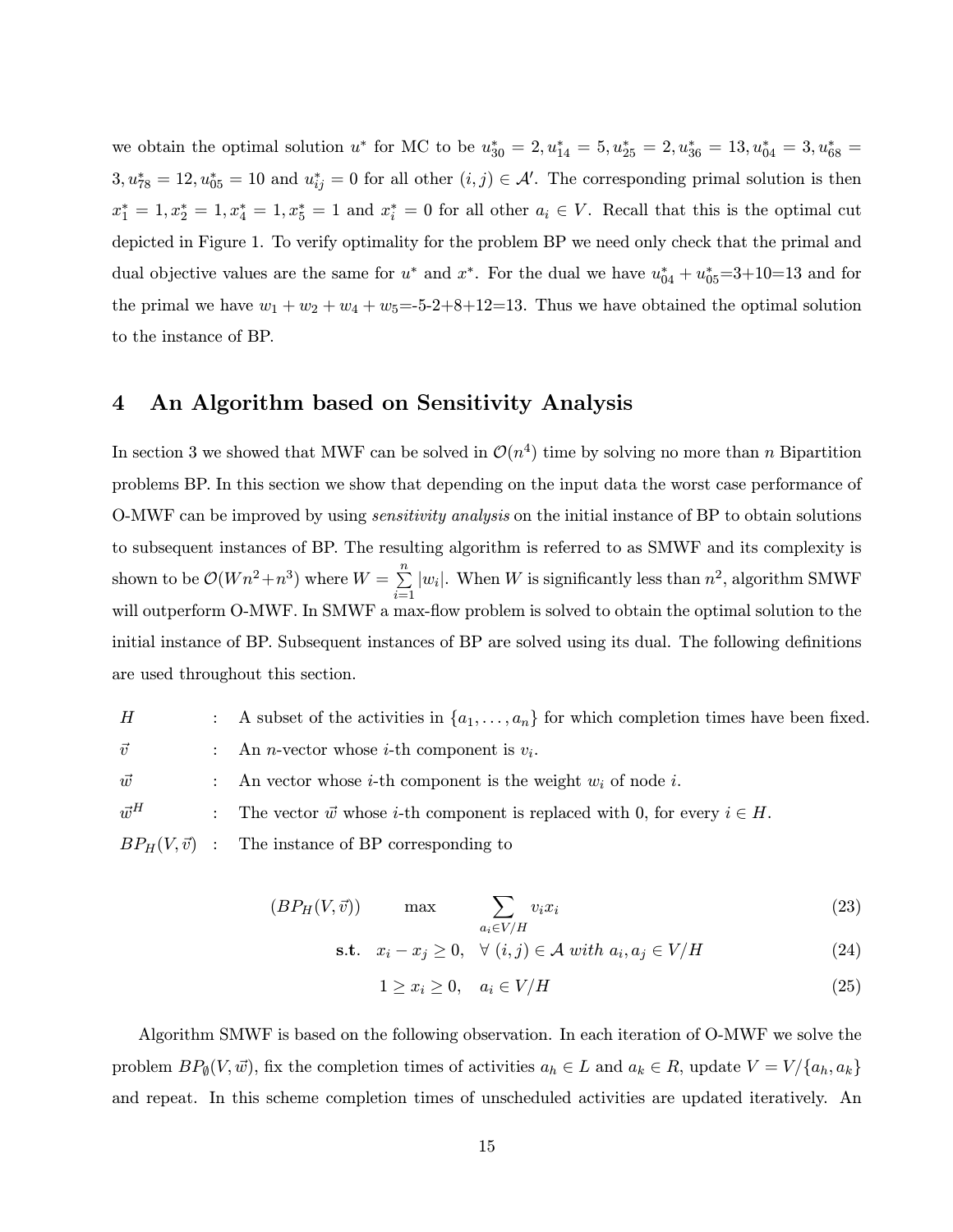equivalent scheme can be devised where the set  $H$  of scheduled activities is updated instead. Then, in each iteration, problem  $BP_H(V, \vec{w})$  is solved, the completion times of activities  $a_h$  and  $a_k$  are fixed, and H is updated to  $H \cup \{a_h, a_k\}$ . Such an algorithm is described next.

#### Algorithm SMWF

**Input :** Network N of activities,  $V = \{a_1, \ldots, a_n\}$ ,  $H = \emptyset$ ,  $\vec{R} = \{R_i\}_{i=1}^n$  and  $\vec{D} = \{D_i\}_{i=1}^n$ . Output : Optimal schedule for MWF Repeat [1] Find L that solves  $BP_H(V, \vec{w})$ . Set  $R = V/L \cup H$ .  $[2]'$  Same as step  $[2]$  of O-MWF  $[3]'$  Same as step  $[3]$  of O-MWF Until  $H = \{a_1, \ldots, a_n\}$ 

As in O-MWF, algortihm SMWF either determines that the problem is infeasible or returns the optimal start times  $\vec{R}$  and completion times  $\vec{D}$ . The following theorem establishes this result.

**Theorem 3** Algorithm SMWF solves MWF in  $\mathcal{O}(Wn^2 + n^3)$  time.

**Proof.** To establish our theorem we first need to show that: If S is optimal for  $BP_{\emptyset}(V, \vec{w}^H)$  then  $S/H$ is optimal for  $BP_H(V, \vec{w})$ . Indeed, let S be an optimal solution for  $BP_{\emptyset}(V, \vec{w}^H)$ . For contradiction assume that  $S/H$  is not optimal for  $BP_H(V, \vec{w})$  while L is optimal. Since L is feasible for  $BP_H(V, \vec{w})$ we have  $a_i \notin L$  for all  $a_i \in H$ . Also since  $S/H$ , L are subsets of  $V/H$  they are feasible for  $BP_{\emptyset}(V, \vec{w}^H)$ . Observe that,

$$
\sum_{i \in L} w_i^H = \sum_{i \in L} w_i \qquad \text{(because } L/H = L\text{)}
$$
\n
$$
> \sum_{i \in S/H} w_i \quad \text{(because } L \text{ is optimal for } BP_H(V, \vec{w}))
$$
\n
$$
= \sum_{i \in S} w_i^H \quad \text{(definition of } \vec{w}^H\text{)}
$$

and hence  $\Sigma$ i∈L  $\vec{w}_i^H > \sum_i$ i∈S  $\vec{w}_i^H$  which contradicts the optimality of S. Hence, solving  $BP_H(V, \vec{w})$  is equivalent to solving  $\widetilde{BP}_{\emptyset}(V, \vec{w}^H)$ . In any two consecutive iterations of S-MWF the BP subproblems differ only in that  $w_h = w_k = 0$  for nodes h, k. Thus, once we have an optimal solution to  $BP_{\emptyset}(V, \vec{w})$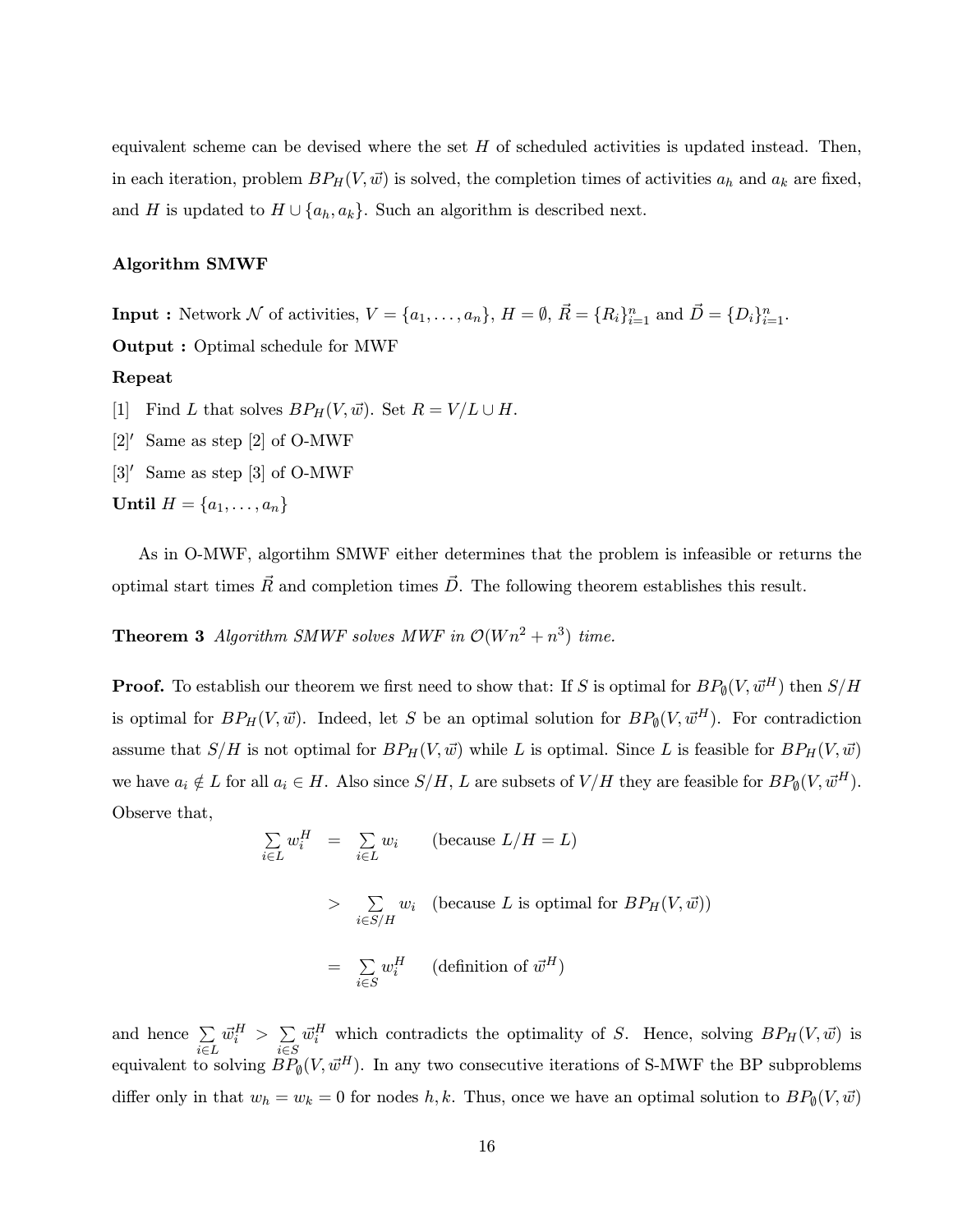we can solve subsequent subproblems by performing sensitivity analysis so as to drive the weights  $w<sub>h</sub>$  and  $w<sub>k</sub>$  down to 0, thus obtaining an optimal solution to the next subproblem. This observation together with Theorem 1 establish the correctness of SMWF.

To show that the complexity of SMWF is  $\mathcal{O}(W n^2 + n^3)$  observe that, in the first iteration of SMWF the BP subproblem can be solved as a maxflow problem in  $\mathcal{O}(n^3)$  time (as in O-MWF). To solve subsequent instances of BP in line [1] of O-MWF, sensitivity analysis is used to drive the  $w_i$ values to 0. In the maximum flow problem this corresponds to decreasing the upper bound on an arc from  $|w_i|$  down to 0. In the worst case this reduces the maximum possible flow through the network by  $|w_i|$ . A flow augmenting path in the network (if one exists) can be found in  $\mathcal{O}(n^2)$  time (see Ahuja et. al., 1993), finding the new optimal solution takes no more than  $\mathcal{O}(|w_i|n^2)$  time. Over all nodes, this results to a processing requirement of  $\mathcal{O}(W n^2)$ . Hence, complexity of SMWF is  $\mathcal{O}(W n^2 + n^3)$ . This completes the proof of the theorem.  $\Box$ 

For problems with small values of W relative to  $n^2$ , algorithm SMWF should outperform O-MWF (which has complexity  $\mathcal{O}(n^4)$ ).

## 5 Solving MWF as a Mincost Flow Problem

We have already shown that MWF can be solved in  $\mathcal{O}(n^4)$  by solving BP and exploiting the structure of an optimal solution. In this section we show that the dual of MWF can be solved as a minimum cost flow problem. The results in this section are of similar nature to Lawler, 1976 where the network structure of dual problems is exploited for various applications. According to Ahuja et. al., 1993 the best bound for the complexity of a minimum cost flow algorithm is  $\mathcal{O}(\min\{nm \log(n^2/m) \log nC\})$  $nm(\log \log U) \log nC$ ,  $(m \log n)(m + n \log n)$ . In our application n corresponds to the number of activities, m is the size of the set A, C is the the maximum of  $\max_i d_i$  and where  $U = \sum_{i=1}^n |w_i|$  is an upper bound on arc capacities. Thus when  $C$  and  $U$  are not extremely large it may be advantageous to solve the dual of MWF as a minimum cost flow problem. Below we discuss a preprocessing procedure for reducing the number of arcs in the minimum cost flow network.

Using arguments similar to those for MC it can be shown that the dual of MWF is equivalent to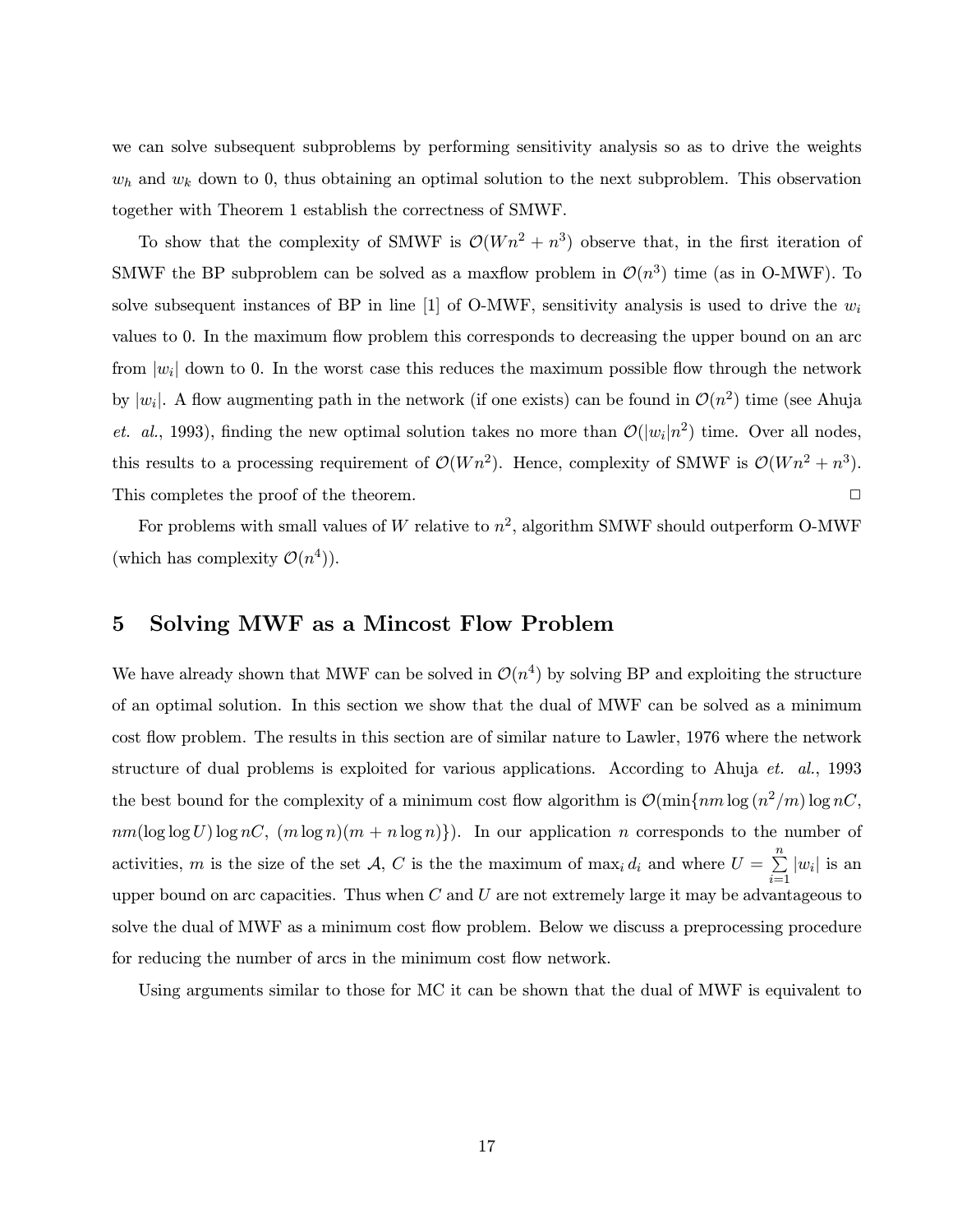the problem MCF stated below.

$$
(MCF) \min \sum_{(i,j)\in A} -p_j u_{ij} - \sum_{i=1}^n (r_i + p_i) u_{i0} + \sum_{j=1}^n d_j u_{0j}
$$
  
s.t. 
$$
\sum_{(i,k)\in A'} u_{ik} - \sum_{(k,j)\in A'} u_{kj} = w_k, \qquad k = 0,...,n
$$
  

$$
u_{ij} \ge 0, \qquad \forall (i,j) \in A'
$$
 (26)

In the above formulation  $\mathcal{A}'$  is as in MC. The table below gives the cost for each edge in the network and the demand at each node.

| Node        | Demand                                | Arc                          | $\rm Cost$   |
|-------------|---------------------------------------|------------------------------|--------------|
| $a_0$       | $\it n$<br>$w_0 = -\sum w_i$<br>$i=1$ | $(a_0,a_i)$                  | $d_i$        |
|             |                                       | $(a_i,a_0)$                  | $-(r_i+p_i)$ |
| $a_i \in V$ | $w_i$                                 | $(a_i, a_j) \in \mathcal{N}$ | $-p_i$       |

Next we present the preprocessing algorithm that reduces the size of the set  $\mathcal{A}'$ .

#### Preprocessing Procedure

**Input :** Arc set  $\mathcal{A}''=\mathcal{A}'$ , release-dates  $\vec{R} = \{R_i\}_{i=1}^n$  and due-dates  $\vec{D} = \{D_i\}_{i=1}^n$ .

**Output :** Reduced arc set  $\mathcal{A}^{\prime\prime}$ .

### Begin

[1] Find the early-start  $CPM(\vec{R}, \vec{D})$  schedule.

For  $i := 1$  to n do If  $r_i + p_i \leq C_i$  then  $\mathcal{A}'' = \mathcal{A}'' - (0, i)$ 

[2] Find the late-start  $CPM(\vec{r}, \vec{d})$  schedule.

For  $i := 1$  to n do If  $d_i \geq C_i + p_i$  then  $\mathcal{A}'' = \mathcal{A}'' - (i,0)$ 

End

Return :  $A''$ .

The preprocessing procedure eliminates redundant arcs that are either into or out of node 0. If an arc  $(0, i)$  is removed from  $\mathcal{A}''$  then the early-start of activity  $a_i$  is not determined by the release-date of activity  $a_i$ . Similarly if an arc  $(i, 0)$  is removed from  $A''$  then the late-start of activity  $a_i$  is not determined by the due-date of activity  $a_i$ . As will be shown in theorem 4 there exists an optimal solution to MCF that uses arcs in  $\mathcal{A}''$  only. Hence, once the arc set  $\mathcal{A}''$  has been identified it can be used in place of  $A'$  in the minimum cost flow problem to obtain an optimal solution to MCF. This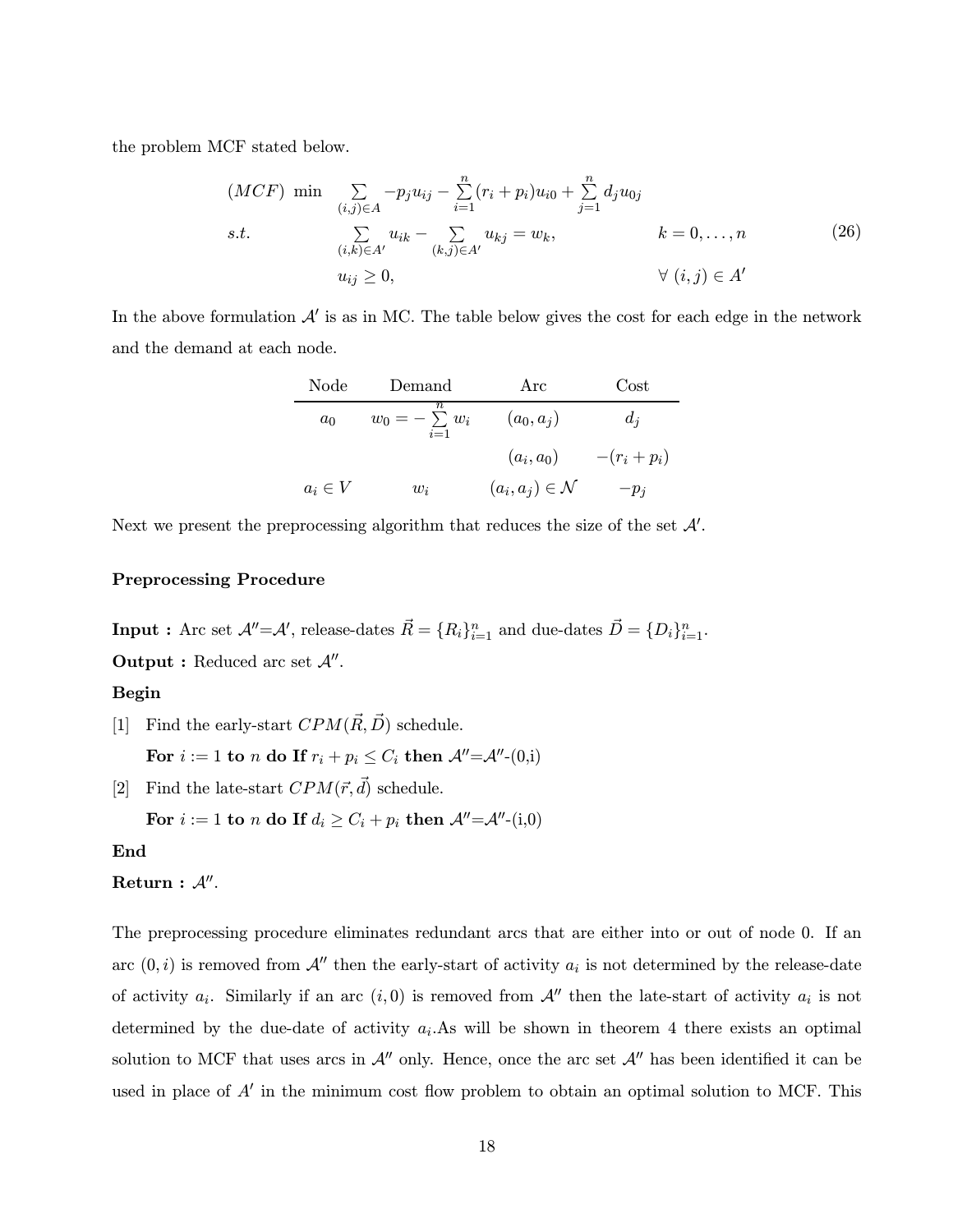revised problem is referred to as MCFR and appears below.

$$
(MCFR) \min \sum_{(i,j)\in A} -p_j v_{ij} - \sum_{(i,0)\in A''} (r_i + p_i)v_{i0} + \sum_{(0,j)\in A''} d_j v_{0j}
$$
  
s.t. 
$$
\sum_{(i,k)\in A''} v_{ik} - \sum_{(k,j)\in A''} v_{kj} = w_k, \qquad k = 0, ..., n \qquad (27)
$$
  

$$
v_{ij} \ge 0, \qquad \forall (i,j) \in A''
$$

Since the preprocessing procedure takes only  $\mathcal{O}(n^2)$ , the complexity of the solution procedure will be determined by solving MCFR. In the next theorem we see that an optimal solution to MCFR provides an optimal solution to MCF.

**Theorem 4** If  $v^*$  is optimal for MCFR than  $u^*$  is optimal for MCF where,

$$
u_{ij}^* = \begin{cases} v_{ij}^* & if (i,j) \in \mathcal{A}^{\prime\prime}, \\ 0 & otherwise. \end{cases}
$$
 (28)

**Proof.** Suppose  $v^*$  is optimal for MCFR and has objective value  $z^*$ . Also let  $u^*$  be as in (28). Since  $v^*$  is feasible for MCFR with objective value  $z^*$ ,  $u^*$  is feasible for MCF with objective value  $z^*$ . Hence  $z' \leq z^*$ , where z' is the optimal objective value for MCF. To show that  $u^*$  is optimal for MCF we show net that  $z' \geq z^*$ .

To that end we will construct an optimal solution  $u'$  to MCF with the property

$$
u'_{0i} = 0 \,\forall (0, i) \in \mathcal{A}' - \mathcal{A}'' \text{ and } u'_{i0} = 0 \,\forall (i, 0) \in \mathcal{A}' - \mathcal{A}''
$$
\n
$$
(29)
$$

Consider an arbitrary optimal solution u to MCF. If u satisfies (29) then set  $u' = u$ . Otherwise, there exists a node k such that either  $u_{0k} > 0$  where either (i) edge  $(0, k) \in \mathcal{A}' - \mathcal{A}''$  or (ii)  $u_{k0} > 0$ and  $(k, 0) \in \mathcal{A}' - \mathcal{A}''$ . Consider case (i): Let  $P_k = a_0 a_{i_1} a_{i_2} \ldots a_{i_l}$  be a critical path determining the early-start time of activity  $a_k$ . Then create u' so that,

$$
u'_{ij} = \begin{cases} u_{ij} + u_{0k} & \text{if } (i, j) \in \{ (0, i_1), (i_1, i_2), \dots (i_{l-1}, i_l) \}, \\ 0 & \text{if } (i, j) = (0, k), \\ u_{ij} & \text{otherwise.} \end{cases}
$$
(30)

Essentially u' is the same as u except that the flow along  $u_{0k}$  is rerouted along a longest path  $P_k$  from 0 to k. Hence  $u'$  is feasible for MCF. To see that  $u'$  is optimal we compare the objective function value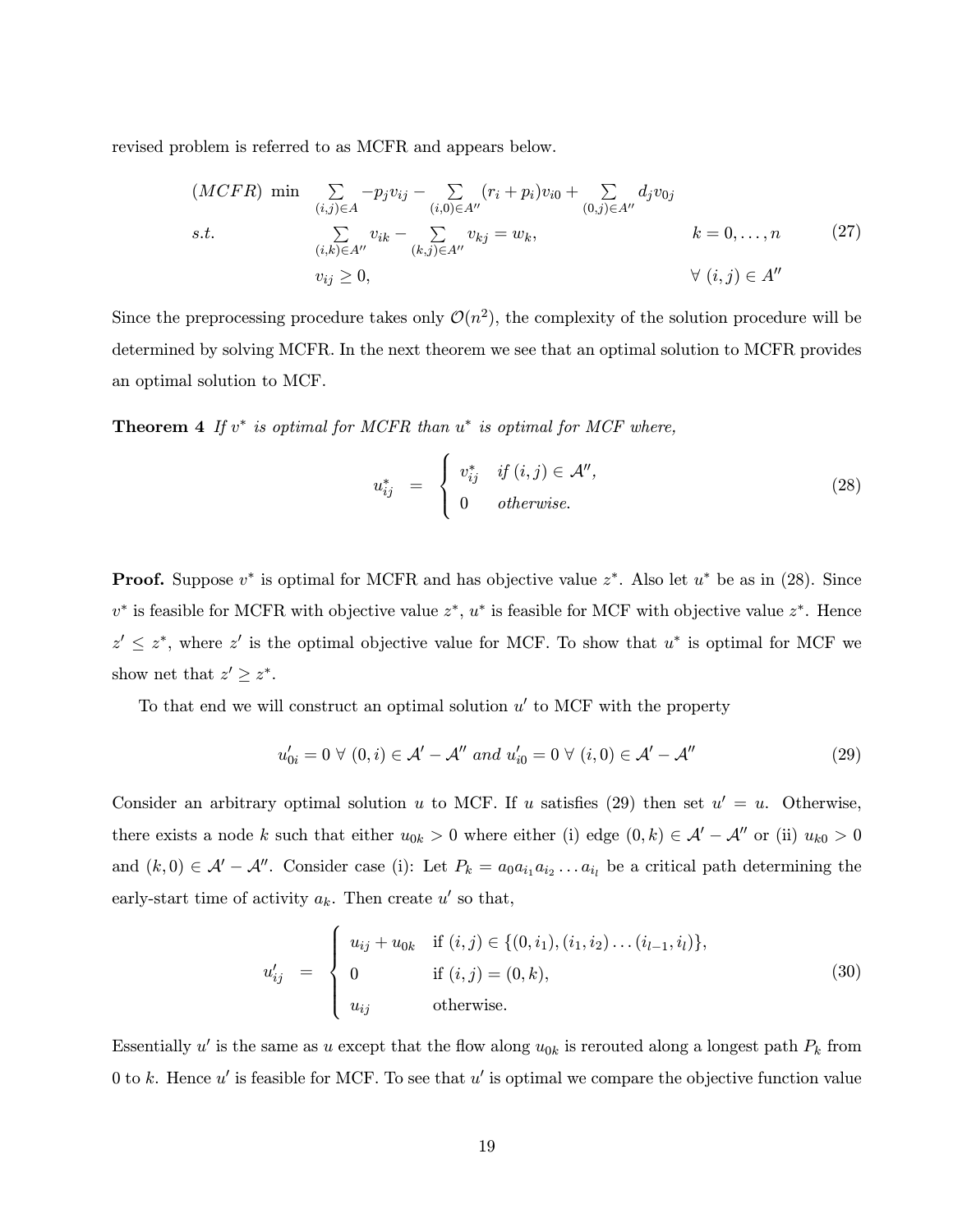of  $u'$  to that of u. Observe that

$$
z' = \sum_{(i,j)\in A} -p_j u_{ij} - \sum_{i=1}^n (r_i + p_i) u_{i0} + \sum_{j=1}^n d_j u_{0j}
$$
 (because *u* is optimal)  
\n
$$
= \sum_{(i,j)\in A} -p_j u'_{ij} - \sum_{i=1}^n (r_i + p_i) u'_{i0} + \sum_{j=1}^n d_j u'_{0j}
$$
 (by definition of *u'*)  
\n
$$
- (r_{i_1} + p_{i_1} + p_{i_2} + \dots + p_{i_{l-1}} + p_{i_l} + r_k + p_k)
$$
  
\n
$$
= \sum_{(i,j)\in A} -p_j u'_{ij} - \sum_{i=1}^n (r_i + p_i) u'_{i0} + \sum_{j=1}^n d_j u'_{0j}
$$
 (because  $(0, k) \in \mathcal{A}' - \mathcal{A}''$  and *u* is optimal)

Hence, in case (i)  $u'$  obtains the optimal objective value  $z'$ . For case (ii) a symmetric argument using the path that determines the late-start time of  $a_k$  can reduce the flow along  $(k, 0)$  down to 0. Repeating this procedure for every node k that violates (29) we obtain a solution  $u'$  satisfying (29) in at most 2n iterations.

Using  $u'$  we now construct  $v'$  by setting

$$
v'_{ij} = u'_{ij} \ \forall \ (i,j) \in \mathcal{A}''; \ 0 \ otherwise. \tag{31}
$$

By (29) and the optimality of u' for MCF, v' is feasible for MCFR with objective value  $z'$ . It follows that  $z^* \leq z'$ . Together with  $z^* \geq z'$  obtained earlier this yields  $z^* = z'$ . Since  $u^*$  is feasible for MCF and attains value  $z^*$ ,  $u^*$  is optimal for MCF. This completes the proof of the theorem.

The previous theorem establishes that solving MCFR is equivalent to solving MCF. Since the set  $\mathcal{A}''$  is a subset of  $\mathcal{A}'$  the average performance of the minimum cost flow algorithms on MCFR is expected to be better than that of MCF.

## 6 Conclusion

We have developed several algorithms for solving MWFP. In the table below we summarize these algorithms, their worst case performance and cite the corresponding section. The following notation is used in the table:  $m = |\mathcal{A}''|$ ,  $W = \sum_{i=1}^{n} |w_i|$ , and  $C = \max_i d_i$ .

Problem MWF assumes infinite capacity much like CPM and the NPV models for projects. In the event of resource contention among activities, the problem of allocating activities to resources, and their scheduling, is of paramount importance in project scheduling and manufacturing scheduling. Our future research is focused on this extension and uses model MWF as a building block.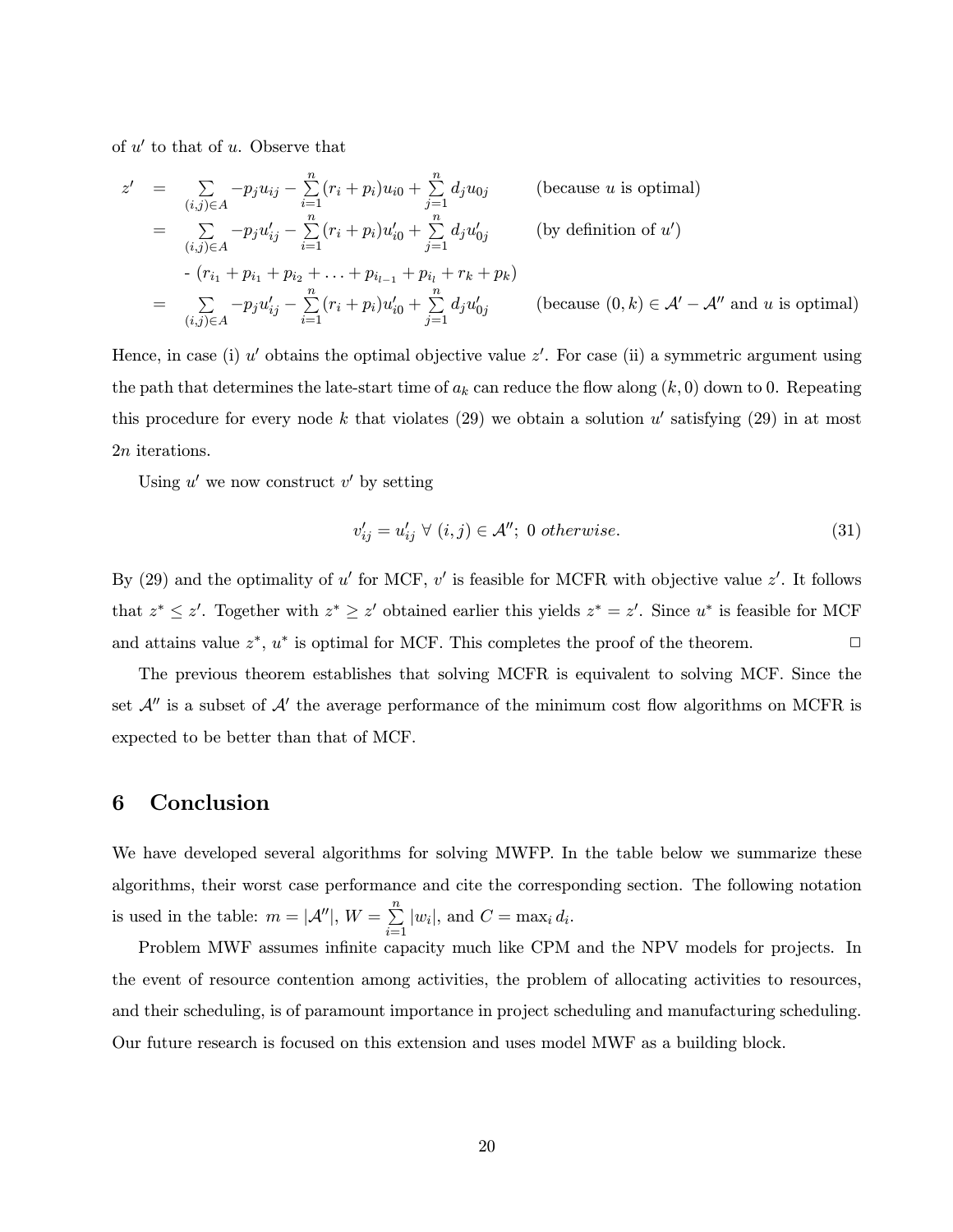| Algorithm   | Complexity                                     | Section |
|-------------|------------------------------------------------|---------|
| O-MWF       | $\mathcal{O}(n^4)$                             | З       |
| <b>SMWF</b> | $\mathcal{O}(Wn^2 + n^3)$                      | 4       |
| MCFR.       | $\mathcal{O}(nm \log(n^2/m) \log nC)$          | 5       |
|             | $\mathcal{O}(nm \ (log \ log \ W) \ log \ nC)$ | 5       |
|             | $\mathcal{O}((m \log n)(m+n \log n))$          | 5       |

Table 1: Summary of results

# References

- [1] Ahuja R.K., T.L. Magnanti, J.B. Orlin Network Flows: Theory, Algorithms, and Applications, Prentice-Hall, New Jersey, 1993.
- [2] Baker, K.R. Elements of Sequencing and Scheduling, Dartmouth Hanover, NH, 1993.
- [3] Brucker, P. Scheduling Algorithms, Springer Verlag, NY, 1998.
- [4] Chen J. and C.-Y. Lee. General Multi-processor Tasks Scheduling, Naval Research Logistics, 46:57-74, 1999.
- [5] Demeulemeester, E. W., W. Herroelen and P. Van Dommelen. An Optimal Recursive Search Procedure for the Deterministic Unconstrained Max-npv Project Scheduling Problem, Research Report 9603, Department of Applied Economics, K. U. Leuven, 1996.
- [6] Elmaghraby, S. E. and W. S. Herroelen. The Scheduling of Activities to Maximize the Net Present Value of Projects, European Journal of Operational Research, 49:35-49, 1990.
- [7] Goldratt, E. M. Critical Chain, North River Press, MA 01230, 1997.
- [8] Grinold, R. C. The Payment Scheduling Problem, Naval Research Logistics Quarterly, 19:123-136, 1972.
- [9] Herroelen, W. S. and E. Gallens. Computation Experience with an Optimal Procedure for the Scheduling of Activities to Maximize the Net Present Value of Projects, European Journal of Operational Research, 65:274-277, 1993.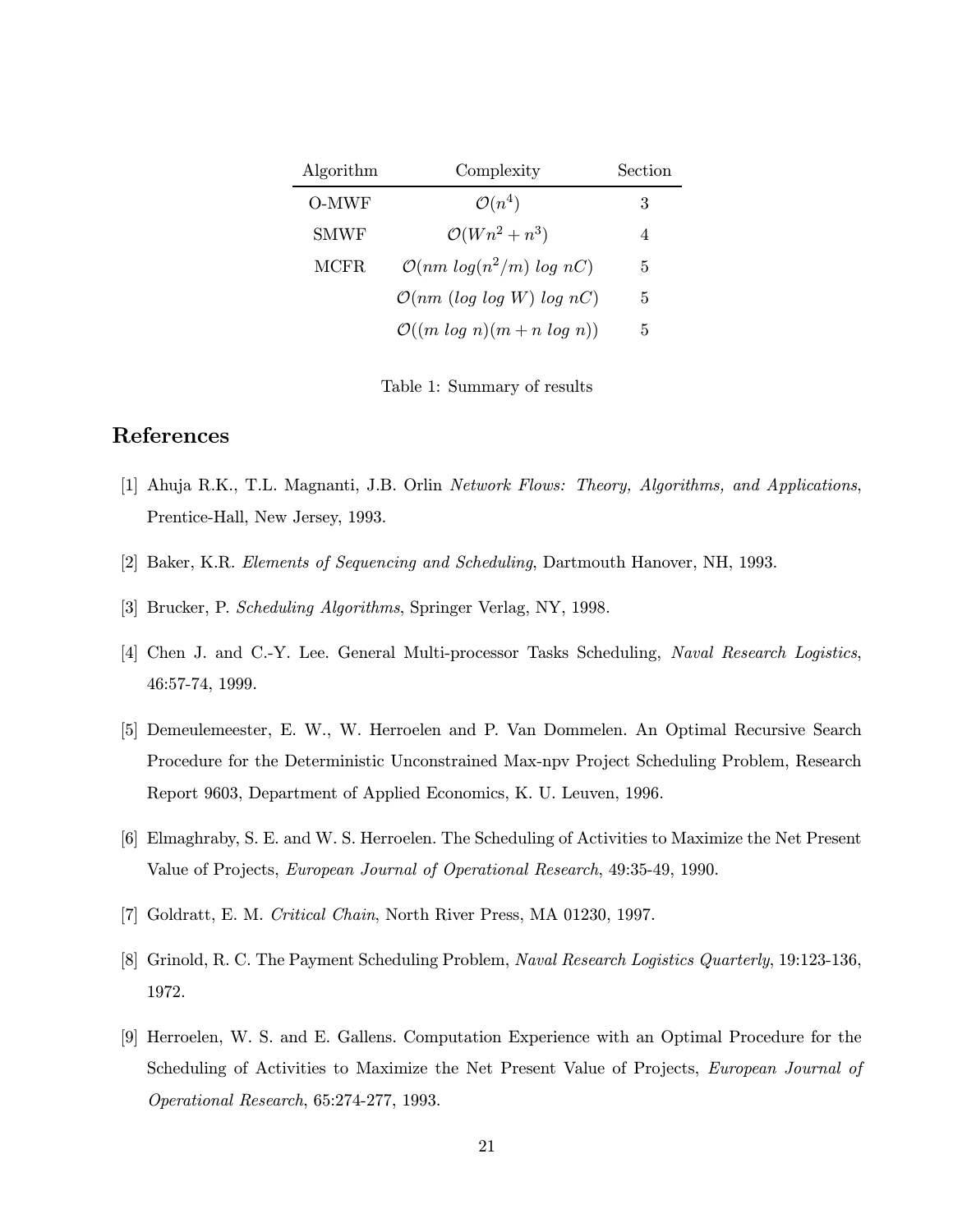- [10] Herroelen, W. S., P. Van Dommelen and E. Demeulemeester. Project Network Models with Discounted Cash Flows a guided tour through recent developments, European Journal of Operational Research, 100:97-121, 1997.
- [11] Horn, W. A. Single-Machine Job Sequencing with Treelike Precedence Ordering and Linear Delay Penalties, SIAM Journal on Applied Mathematics, 23(2):189-202, 1972.
- [12] Icmeli, O. and S.S. Erenguc. A Branch and Bound Procedure for the Resource Constrained Project Scheduling Problem with Discounted Cash Flows, Management Science, 42(10):1395-1408, 1996.
- [13] Lawler, E. L. Combinatorial Optimization: Networks and Matroids, Holt, Rinehart and Winston, New York, 1976.
- [14] Pinedo, M. Scheduling: Theory, Algorithms and Systems, Prentice-Hall, NY, 1996.
- [15] Russell, A. H. Cash Flows in Networks, Management Science, 16:357-373, 1970.
- [16] Sepil, C. Comment on Elmagrhaby's and Herroelen's The Scheduling of Activities to Maximize the Net Present Value of Projects, European Journal of Operational Research, 73:185-187, 1994.
- [17] Smith, W. E. Various Optimizers for Single Stage Production, Naval Research Logistics Quarterly, 3:59-66, 1956.
- [18] Vairaktarakis, G. L. and S. S. Syam. Minimizing Activity Costs in General Project Networks with Alternative Resources, Working Paper, 2001.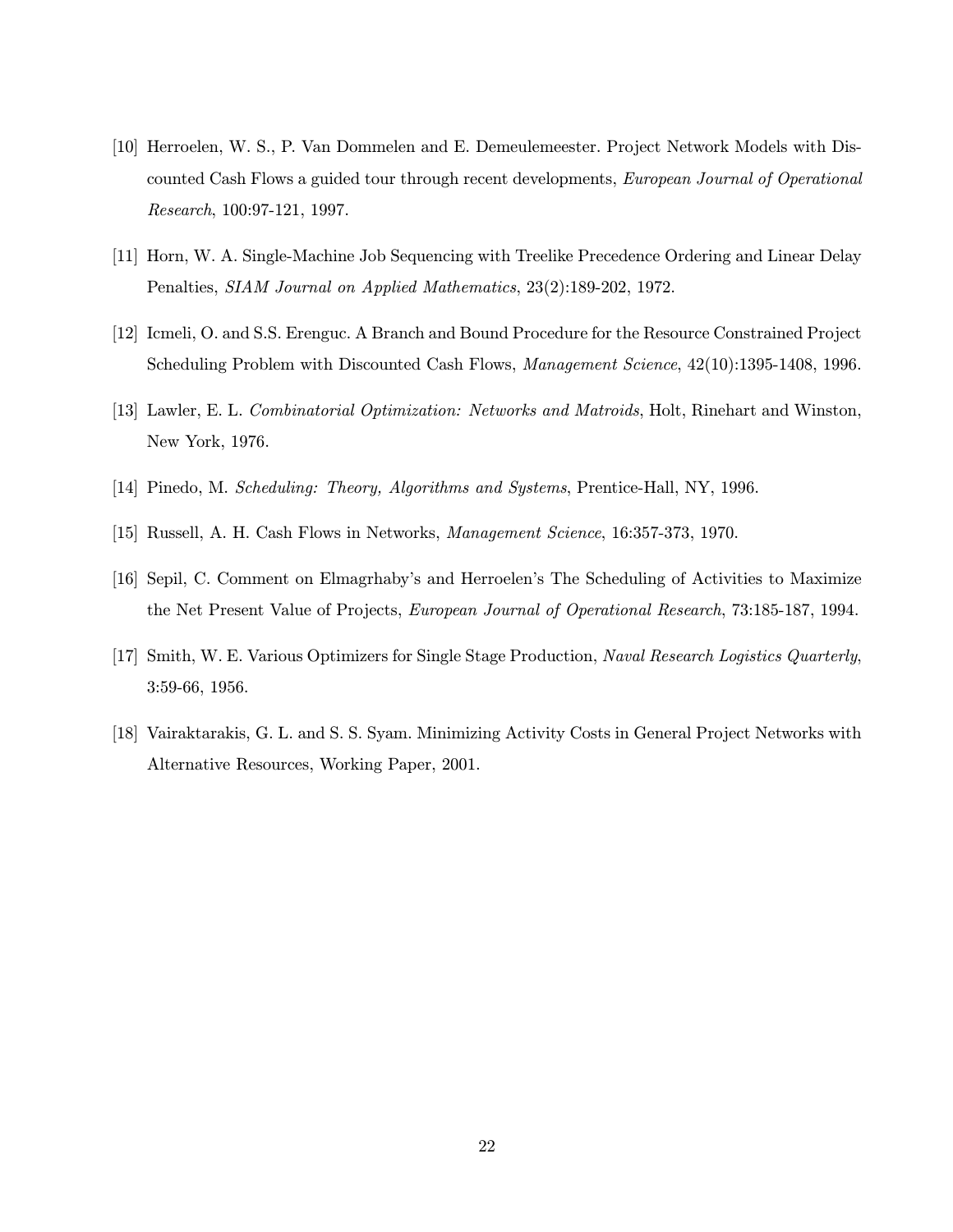

Figure 2: The network *N* with node 0.